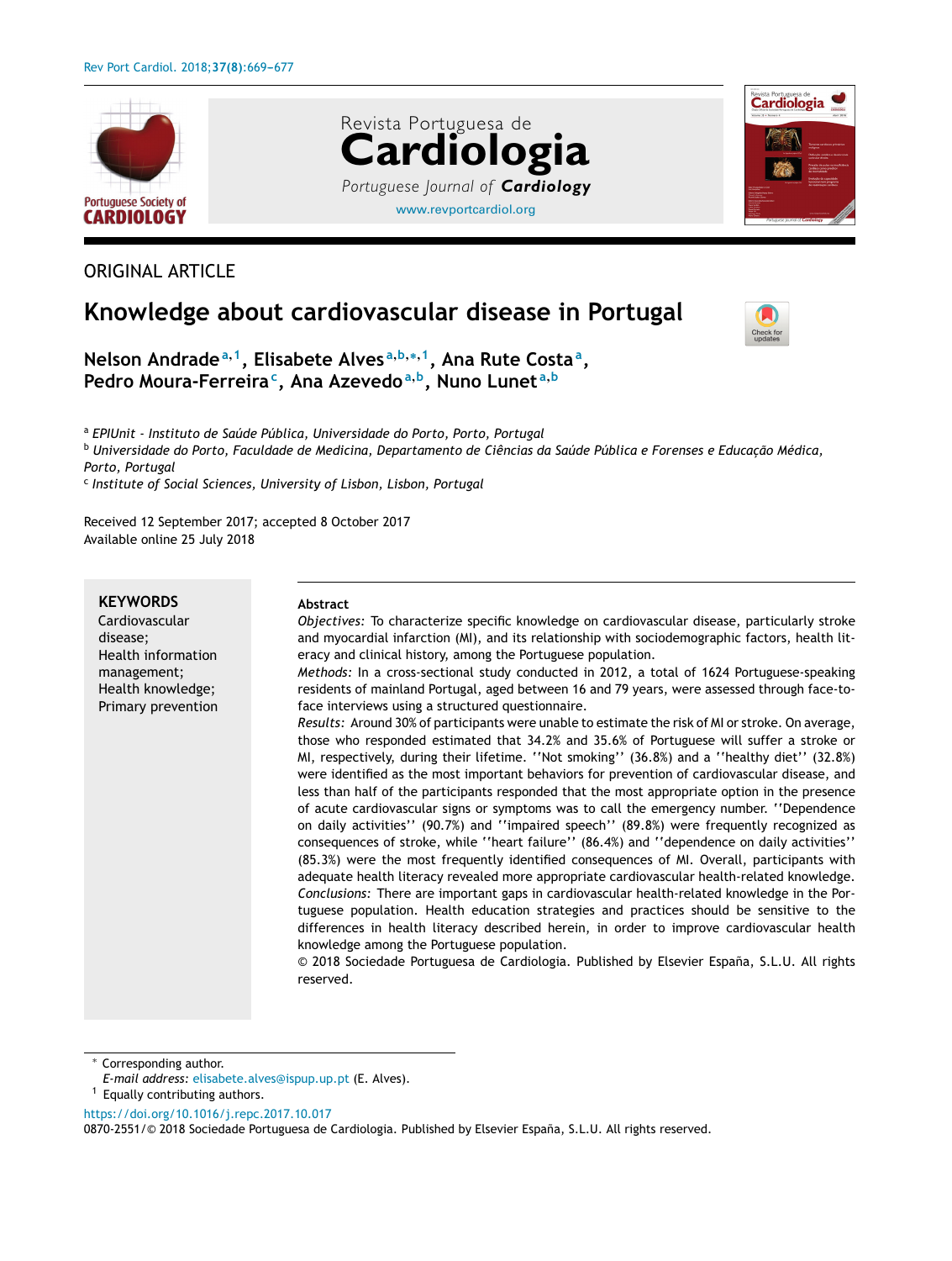#### **PALAVRAS-CHAVE**

Doencas cardiovasculares; Gestão da informação em saúde; Conhecimento em saúde; Prevenção primária

#### **Conhecimento sobre a doenc¸a cardiovascular em Portugal**

#### **Resumo**

*Objetivos:* Caracterizar o conhecimento específico sobre a doença cardiovascular (DCV), nomeadamente o acidente vascular cerebral (AVC) e o enfarte agudo do miocárdio (EAM), da população portuguesa, de acordo com fatores sociodemográficos, literacia em saúde e história clínica.

*Métodos:* Num estudo transversal realizado em 2012, foram avaliados 1624 residentes em Portugal continental, entre 16 e 79 anos, através de entrevistas presenciais com questionário estruturado.

*Resultados:* Cerca de 30% dos participantes não conseguiram estimar o risco de AVC e EAM. Em média, os que responderam estimaram que 34,2% e 35,6% dos portugueses sofrerão um AVC ou um EAM durante a sua vida, respetivamente. «Não fumar» (36,8%) e uma «dieta saudável» (32,8%) foram identificados como os comportamentos mais importantes para prevenção da DCV e menos de metade dos participantes respondeu «telefonar para o 112» como opcão correta perante a presença de sinais ou sintomas de eventos cardiovasculares agudos. A «dependência nas atividades diárias» (90,7%) e as «perturbações da fala» (89,8%) foram frequentemente reconhecidas como consequências de AVC, enquanto a «insuficiência cardíaca» (86,4%) e «dependência nas atividades diárias» (85,3%) foram as consequências de EAM identificadas com maior frequência. Em geral, participantes com literacia em saúde adequada revelaram um conhecimento em saúde cardiovascular mais apropriado.

Conclusões: Verificaram-se importantes lacunas no conhecimento específico sobre a doenca cardiovascular da populacão portuguesa. As estratégias e práticas de educação em saúde devem ser sensíveis às diferenças descritas de acordo com o nível de literacia em saúde, de forma a melhorar o conhecimento em saúde cardiovascular da população portuguesa.

© 2018 Sociedade Portuguesa de Cardiologia. Publicado por Elsevier España, S.L.U. Todos os direitos reservados.

# **Introduction**

Cardiovascular disease (CVD) is the main cause of death worldwide and is projected to remain among the most important contributors to mortality up to  $2030.<sup>1</sup>$  $2030.<sup>1</sup>$  $2030.<sup>1</sup>$  Worldwide, approximately 17.3 million people died from CVD in 2013, representing nearly one-third of the overall number of deaths and 45% of those due to non-communicable diseases.<sup>[2](#page-7-0)</sup> Among these, 8.1 million deaths were due to coronary heart disease (CHD) and 6.4 million to stroke, which constitute the leading and third leading causes of disability worldwide, respectively. $^2$  $^2$  In Europe, CVD is responsible for 45% of all deaths each year, with 2.8 million deaths attributed to CHD and stroke.<sup>[3](#page-7-0)</sup> In Portugal, CVD is the main cause of mortality, with stroke and CHD accounting for 6.1% and 6.0%, respectively, of total disability-adjusted life years in 2015.[4](#page-7-0)

Despite the high burden of CVD, there has been a con-siderable decline in mortality in recent decades.<sup>[5](#page-7-0)</sup> These reflect downward trends in exposure to behavioral risk factors such as smoking, as well as increasing use of evidence-based pharmacological treatments for control of hypertension and cholesterol levels, and interventional therapies and techniques for better management of patients in the acute phase.<sup>6-9</sup> However, patterns of variation in mortality are heterogeneous, $5$  with many countries, including Portugal, still presenting considerable potential for further decreases in morbidity and mortality from stroke and CHD, $5,10$  through both 'high-risk' and 'population' strategies.<sup>[11](#page-7-0)</sup>

Behaviors that increase the risk of CVD are modulated by individuals' health-related knowledge and risk perception, $12$  and therefore understanding limitations in specific knowledge is essential to develop strategies aimed at the empowerment of the population for self-care and better use of available health resources.[13,14](#page-7-0)

We therefore aimed to characterize specific knowledge on the frequency, prevention, control and consequences of cardiovascular disease, particularly stroke and myocardial infarction (MI), and its relationship with sociodemographic factors, history of CVD and health literacy, among the Portuguese population.

## **Methods**

This analysis is based on a cross-sectional study conducted between January and May 2012, with the primary objective of assessing knowledge and health behaviors in a representative sample of Portuguese-speaking residents of mainland Portugal, aged between 16 and 79 years, as previ-ously described in detail.<sup>[15](#page-7-0)</sup> Briefly, a stratified probabilistic sampling procedure was used to select 150 geographical units, among which a total of 585 starting points were designated for the selection of households through standard random route procedures. In each selected household, the resident whose previous birthday was closest to the date of the interview was invited to participate. A total of 1624 valid interviews were obtained (response rate: 70.8%).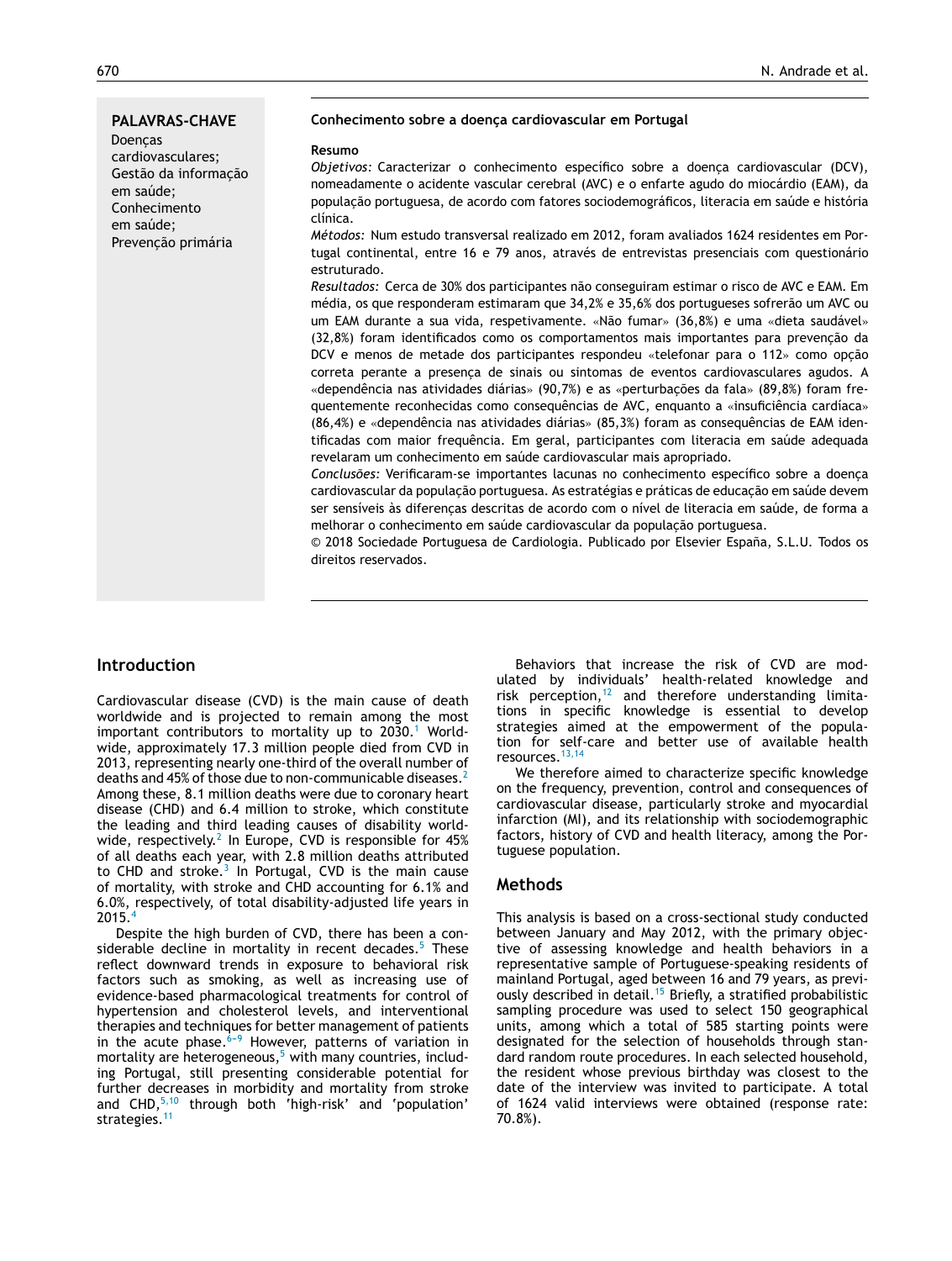Face-to-face interviews were conducted to collect data on sociodemographic characteristics, clinical history, health literacy and specific knowledge on the frequency, prevention, control and consequences of CVD.

A personal history of hypertension, stroke or MI was considered present when participants recalled a medical diagnosis of these conditions.

To assess the perceived risk of stroke and MI, participants were asked ''For every 100 Portuguese, how many will suffer from stroke and how many will suffer from MI during their lives?'' and the quantitative estimates were used as continuous variables in data analysis.

Regarding behaviors for CVD prevention, participants were asked to select the most important from a list of different behaviors, namely ''not smoking'', ''not drinking'', ''healthy diet'', ''regular exercise'', ''regular blood pressure measurement'', and ''other behaviors'', which included the intake of multivitamins, regular weighing, regular blood tests and general check-ups. The proportion of participants identifying each behavior as the most important was presented.

Awareness of the most appropriate action in the presence of an alarm sign or symptom of a potential cardiovascular event was obtained through the question ''In the presence of each of the following symptoms or signs (chest pain or facial drooping) state how to proceed''. The options were ''call emergency number'', ''go to emergency department'', ''call *Saúde 24* (the national health helpline)'', ''schedule an appointment with physician'', ''go to pharmacy'' and ''take a 'wait and see' approach''. Only the option ''call emergency number'' was considered correct.

To assess knowledge on the potential consequences of CVD, participants were asked to indicate whether each of five options – ''paralysis'', ''dependence in daily activities'', ''impaired speech'', ''dementia'' and ''epilepsy'' – could result from stroke. Similarly, participants were also asked to state whether each of five options - "angina pectoris'', ''heart failure'', ''impaired driving'', ''impaired sexual activity" and "dependence in daily activities"  $$ could result from MI. In both questions, the possible answers were ''yes'', ''no'', ''do not know'' and ''did not answer'' for each response category and for data analysis the latter two options were recoded as ''no''.

Health literacy was assessed using the Newest Vital Sign (NVS) instrument.<sup>[16](#page-7-0)</sup> This tool was designed to assess health literacy skills, specifically reading and numeracy skills. The number of correct answers was used to compute a score ranging from 0 to 6 (0-1: high likelihood of limited literacy [HLLL], 2-3: possibility of limited literacy and 4-6: adequate literacy [AL]). Participants who reported that they were unable to read or write were classified as having HLLL.

Statistical analyses were performed using STATA 11.1 (College Station, TX, 2009). Adjusted mean differences in the estimated number of people affected by stroke and MI, according to sociodemographic characteristics, health literacy and history of CVD (hypertension, stroke and MI), with respective 95% confidence intervals (95%CIs), were computed by multiple linear regression. To estimate the associations between explanatory factors and health-related knowledge variables, adjusted prevalence ratios (PRs) and 95% CIs were computed using Poisson regression. All models were adjusted for age, gender, educational level and health literacy. The product of design and population weights was used for weighting in all analyses.

The survey was approved by the Ethics Committee of the University of Porto.

#### **Results**

Participants in our sample were evenly distributed in terms of gender. More than 60% were less than 50 years of age, 42.5% had less than five years of schooling and 45.9% presented HLLL (Table 1). A previous diagnosis of hypertension was reported by 14.1% of participants, and 2.8% reported prior stroke or MI (1.8% for stroke and 1.8% for MI).

Nearly 30% of the participants did not answer or did not know how to answer the questions regarding perceived risk of stroke and MI. The proportion of non-responses was approximately two times higher among older participants and nearly 40% lower among those with AL. Subjects with a previous diagnosis of stroke were less likely to estimate the lifetime risk of stroke in the population (PR=0.41, 95% CI: 0.21-0.79). The respondents stated that, on average, 34.2% and 35.6% of the Portuguese population would suffer a stroke or MI, respectively, during their lifetime [\(Table](#page-4-0) 2). The risk estimates provided by men were approximately 8% lower than those provided by women, and for stroke those provided by participants older than 69 were 9.6% higher than the estimates by younger participants.

| Table 1<br>Characteristics of study participants. |      |                |              |  |  |  |
|---------------------------------------------------|------|----------------|--------------|--|--|--|
|                                                   | n    | Unweighted (%) | Weighted (%) |  |  |  |
| Overall                                           | 1624 |                |              |  |  |  |
| Gender                                            |      |                |              |  |  |  |
| Female                                            | 998  | 61.4           | 50.3         |  |  |  |
| Male                                              | 626  | 38.6           | 49.7         |  |  |  |
| Age, years                                        |      |                |              |  |  |  |
| ~50                                               | 233  | 14.4           | 27.7         |  |  |  |
| 30-39                                             | 224  | 13.8           | 16.6         |  |  |  |
| 40-49                                             | 236  | 14.5           | 19.1         |  |  |  |
| 50-59                                             | 283  | 17.4           | 14.4         |  |  |  |
| $60 - 69$                                         | 358  | 22.0           | 12.9         |  |  |  |
| 70-79                                             | 290  | 17.9           | 9.3          |  |  |  |
| Education, years                                  |      |                |              |  |  |  |
| $0 - 4$                                           | 793  | 48.9           | 42.5         |  |  |  |
| $5-9$                                             | 301  | 18.6           | 18.4         |  |  |  |
| $10 - 12$                                         | 313  | 19.3           | 25.2         |  |  |  |
| $>12$                                             | 216  | 13.3           | 13.9         |  |  |  |
| Health literacy (NVS)                             |      |                |              |  |  |  |
| <b>HLLL</b>                                       | 786  | 48.4           | 45.9         |  |  |  |
| PLL                                               | 471  | 29.0           | 28.6         |  |  |  |
| AL                                                | 367  | 22.6           | 25.5         |  |  |  |
| Hypertension                                      |      |                |              |  |  |  |
| No                                                | 1330 | 81.9           | 85.9         |  |  |  |
| Yes                                               | 294  | 18.1           | 14.1         |  |  |  |
| Previous stroke                                   |      |                |              |  |  |  |
| No                                                | 1589 | 97.8           | 98.2         |  |  |  |
| Yes                                               | 35   | 2.2            | 1.8          |  |  |  |
| <b>Previous MI</b>                                |      |                |              |  |  |  |
| No                                                | 1591 | 98.0           | 98.2         |  |  |  |
| Yes                                               | 33   | 2.0            | 1.8          |  |  |  |

AL: adequate literacy; HLLL: high likelihood of limited literacy; MI: myocardial infarction; NVS: Newest Vital Sign; PLL: possibility of limited literacy.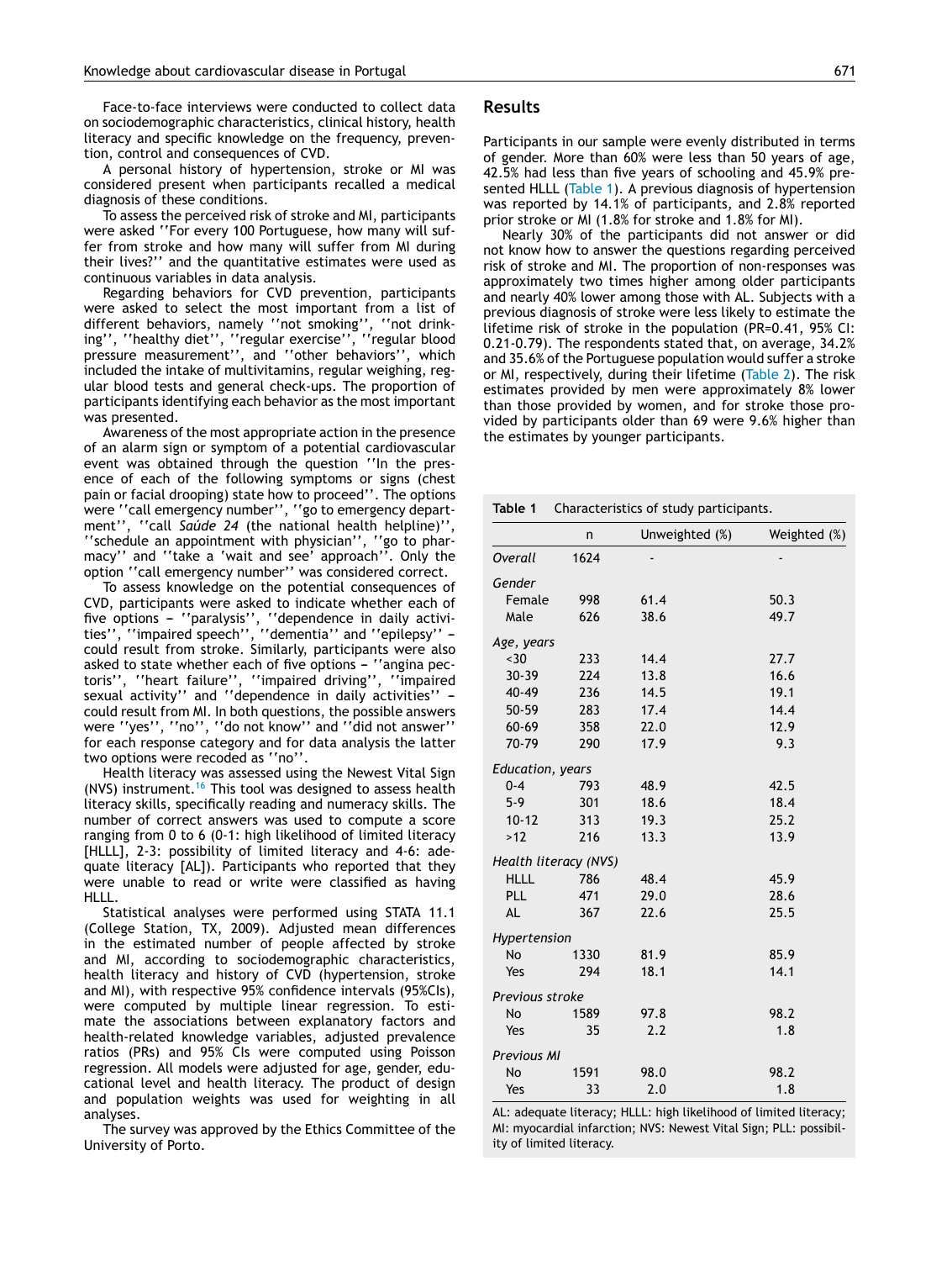

**Figure 1** Knowledge on behaviors for prevention of cardiovascular diseases.

a Percentage of participants identifying each behavior as the most important for prevention of cardiovascular disease.

Other behaviors included the intake of multivitamins, regular weighing, regular blood tests, and regular general check-ups.

''Not smoking'' and a ''healthy diet'' were identified as the most important behaviors for prevention of cardiovascular disease by 36.8% and 32.8% of the participants, respectively, while only 3.4% reported ''check blood pressure'' (Figure 1). No significant differences were observed in responses concerning preventive behaviors according to sociodemographic characteristics, health literacy or previous diagnosis of hypertension, stroke or MI, except for physical exercise, which was less frequently identified by respondents over 69 years old (PR=0.39, 95% CI: 0.17-0.89).

Less than half of the participants answered ''call emergency number'' as the most appropriate procedure in the presence of facial drooping and chest pain (48.0% and 45.1%, respectively); this was independently associated with greater levels of health literacy (AL: PR=1.44; 95% CI: 1.17- 1.76 and AL: PR=1.45; 95% CI: 1.17-1.80, respectively, in comparison with HLLL). Among the other participants, 42.2% and 39.6% answered ''go to an emergency department'' when faced with an alarm sign or symptom of stroke and MI, respectively, while 1.1% and 0.8% were unable to answer.

Data about knowledge on the consequences of stroke and MI are presented in Figure 2. The most frequently reported consequences were ''dependence in daily activities'' (90.7%), ''impaired speech'' (89.8%) and ''paralysis'' (84.3%) for stroke, and ''heart failure'' (86.4%),

''dependence in daily activities'' (85.3%), ''impaired driving'' (81.6%) and ''angina pectoris'' (81.5%) for MI.

[Table](#page-5-0) 3 presents the distribution of the two most frequently reported consequences of stroke and MI, according to sociodemographic characteristics, health literacy, and clinical history of the participants. Identification of ''dependence in daily activities'' as a consequence of stroke was more frequent among those with adequate health literacy (AL vs. HLLL: PR=1.08; 95% CI: 1.01-1.14) and with a previous diagnosis of hypertension (PR=1.05; 95% CI: 1.00- 1.09), while ''impaired speech'' was more likely to be reported by more educated participants (>12 vs. <5 years education: PR=1.10; 95% CI: 1.00-1.21), those with adequate health literacy (AL vs. HLLL: PR=1.07; 95% CI: 1.02-1.13) and with a previous diagnosis of MI (PR=1.12; 95% CI: 1.06- 1.18). Regarding the main consequences of MI, participants with adequate health literacy (AL vs. HLLL: PR=1.11; 95% CI: 1.04-1.19) and with a previous diagnosis of MI (PR=1.18; 95% CI: 1.06-1.31) more frequently stated ''heart failure'', while those who had experienced stroke were more likely to identify ''dependence in daily activities'' (PR=1.14; 95% CI: 1.06-1.22).

#### **Discussion**

The present study is innovative, providing a characterization of key aspects of health-related knowledge on the frequency, prevention, control and consequences of CVD among the Portuguese population. Interpretation of the results needs to take into account that gaps in specific aspects of such knowledge may be expected to have different impacts on efforts for prevention and control of stroke and MI.

Nearly one third of the participants were unable to estimate the lifetime risk of MI and stroke in the population. The proportion of non-respondents was high, especially among older participants, taking into account the high burden of stroke and MI in the Portuguese population,<sup>[4](#page-7-0)</sup> the attention given in the last decade to this subject in health promotion campaigns aimed at the general population,  $17,18$  and the increasing incidence of these conditions with age.<sup>[19](#page-7-0)</sup>

Overall, the perceived risk of stroke and MI was overestimated, with available studies on the Portuguese population reporting incidence rates of 207.3/100 000 and 82.9/100000 population, respectively, $20$  and prevalence estimates between 1.6 and  $3.2\%$ .  $21-23$  However, it would probably be difficult for the general population to distinguish between these measures, and information regarding the risk of stroke and MI comes from methodologically heterogeneous studies carried out in populations with different



**Figure 2** Knowledge of consequences of stroke and myocardial infarction.

a Percentage of participants identifying each condition as a possible consequence affecting patients who survive stroke and myocardial infarction.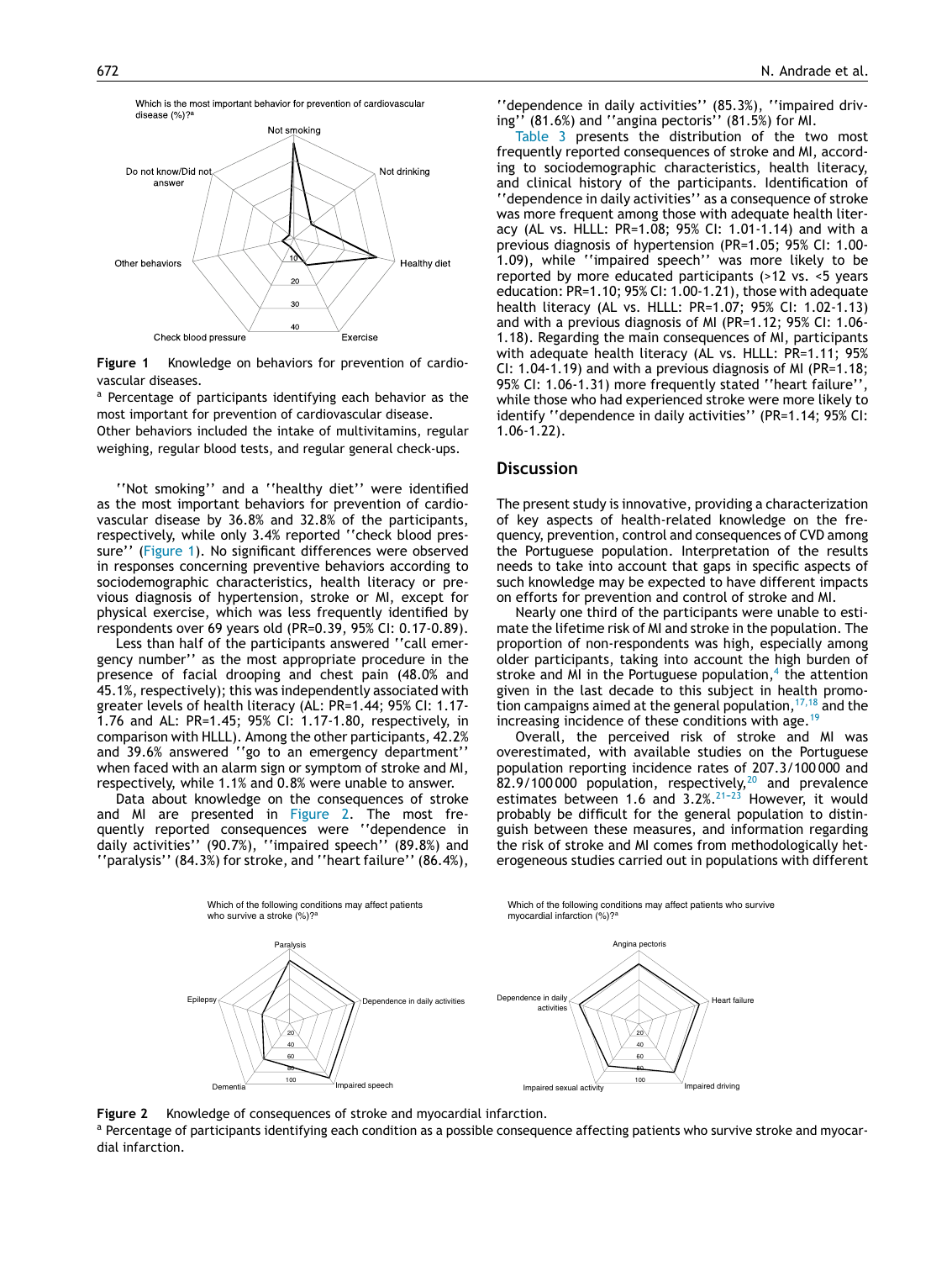|                              | For every 100 Portuguese, how many will have this disease during their lives? |                           |      |                                  |      |                           |      |                                  |  |
|------------------------------|-------------------------------------------------------------------------------|---------------------------|------|----------------------------------|------|---------------------------|------|----------------------------------|--|
|                              |                                                                               | Stroke                    |      |                                  |      | Myocardial infarction     |      |                                  |  |
|                              |                                                                               | Don't know/did not answer |      | No. of people affected           |      | Don't know/did not answer |      | No. of people affected           |  |
|                              | %                                                                             | PR (95% CI) <sup>a</sup>  | Mean | $β$ (95% CI) <sup>a</sup>        | %    | PR (95% CI) <sup>a</sup>  | Mean | $β$ (95% CI) <sup>a</sup>        |  |
| Overall                      | 29.9                                                                          |                           | 34.2 |                                  | 29.7 |                           | 35.6 |                                  |  |
| Gender                       |                                                                               |                           |      |                                  |      |                           |      |                                  |  |
| Female                       | 29.2                                                                          | [reference]               | 38.4 | [reference]                      | 30.4 | [reference]               | 40.0 | [reference]                      |  |
| Male                         | 30.6                                                                          | 1.09 (0.90 to 1.32)       | 29.8 | $-8.26$ ( $-11.37$ to $-5.15$ )  | 29.0 | 0.98 (0.80 to 1.21)       | 31.3 | $-8.13$ ( $-11.44$ to $-4.83$ )  |  |
| Age (years)                  |                                                                               |                           |      |                                  |      |                           |      |                                  |  |
| ~50                          | 20.3                                                                          | [reference]               | 31.6 | [reference]                      | 19.3 | [reference]               | 33.4 | [reference]                      |  |
| $30 - 39$                    | 19.5                                                                          | 0.95 (0.60 to 1.51)       | 33.9 | 2.73 $(-2.78 \text{ to } 8.24)$  | 20.1 | 1.01 (0.63 to 1.63)       | 36.5 | 3.68 $(-2.13$ to 9.50)           |  |
| $40 - 49$                    | 37.4                                                                          | 1.67 (1.11 to 2.52)       | 35.2 | 3.07 $(-2.40 \text{ to } 8.54)$  | 37.8 | 1.73 (1.14 to 2.63)       | 36.2 | $2.29$ (-3.64 to 8.22)           |  |
| 50-59                        | 30.6                                                                          | 1.33 (0.89 to 1.99)       | 35.4 | 2.92 $(-2.59$ to 8.44)           | 33.7 | 1.48 (0.99 to 2.21)       | 36.9 | 2.52 $(-3.94 \text{ to } 8.98)$  |  |
| 60-69                        | 34.0                                                                          | 1.47 (0.97 to 2.22)       | 34.7 | 1.69 $(-5.31 \text{ to } 8.68)$  | 32.1 | 1.40 (0.92 to 2.12)       | 34.5 | $-1.19$ (-8.85 to 6.47)          |  |
| 70-79                        | 55.5                                                                          | 2.27 (1.49 to 3.46)       | 41.4 | 9.59 (0.91 to 18.26)             | 51.7 | 2.09 (1.36 to 3.22)       | 42.2 | 8.43 $(-0.60 \text{ to } 17.46)$ |  |
| Education (years)            |                                                                               |                           |      |                                  |      |                           |      |                                  |  |
| < 5                          | 36.9                                                                          | [reference]               | 35.3 | [reference]                      | 36.9 | [reference]               | 37.0 | [reference]                      |  |
| $5-9$                        | 33.5                                                                          | 1.21 (0.91 to 1.62)       | 34.8 | 1.67 $(-3.80 \text{ to } 7.14)$  | 34.1 | 1.19 (0.90 to 1.58)       | 34.9 | $-2.24$ ( $-8.14$ to 3.66)       |  |
| $10 - 12$                    | 21.5                                                                          | 0.91 (0.63 to 1.32)       | 31.8 | $-1.10$ ( $-7.27$ to 5.07)       | 20.9 | $0.86$ (0.59 to 1.25)     | 33.9 | $-3.24$ ( $-10.22$ to 3.75)      |  |
| $>12$                        | 19.6                                                                          | $0.90$ (0.59 to 1.40)     | 34.3 | 1.61 $(-5.04 \text{ to } 8.25)$  | 17.9 | 0.77 (0.49 to 1.22)       | 35.6 | $-1.93$ ( $-9.33$ to 5.48)       |  |
| Health literacy (NVS)        |                                                                               |                           |      |                                  |      |                           |      |                                  |  |
| <b>HLLL</b>                  | 37.7                                                                          | [reference]               | 34.6 | [reference]                      | 37.5 | [reference]               | 34.2 | [reference]                      |  |
| PLL                          | 28.3                                                                          | 0.87 (0.68 to 1.11)       | 36.3 | 1.83 $(-2.42 \text{ to } 6.08)$  | 26.9 | 0.82 (0.64 to 1.06)       | 39.6 | 6.19 (1.70 to 10.68)             |  |
| AL                           | 17.8                                                                          | $0.61$ (0.42 to 0.87)     | 31.5 | $-1.92$ (-6.60 to 2.75)          | 18.8 | $0.66$ (0.48 to 0.91)     | 33.6 | 1.34 $(-3.62 \text{ to } 6.31)$  |  |
| Hypertension                 |                                                                               |                           |      |                                  |      |                           |      |                                  |  |
| No                           | 27.9                                                                          | [reference]               | 33.6 | [reference]                      | 27.6 | [reference]               | 35.2 | [reference]                      |  |
| Yes                          | 42.1                                                                          | 1.11 (0.87 to 1.42)       | 38.8 | 1.69 $(-2.68 \text{ to } 6.06)$  | 42.6 | 1.14 (0.88 to 1.48)       | 39.2 | 1.02 $(-3.54$ to 5.57)           |  |
| Previous stroke              |                                                                               |                           |      |                                  |      |                           |      |                                  |  |
| $\operatorname{\mathsf{No}}$ | 30.2                                                                          | [reference]               | 34.1 | [reference]                      | 29.7 | [reference]               | 35.6 | [reference]                      |  |
| Yes                          | 17.4                                                                          | 0.41 (0.22 to 0.79)       | 36.3 | $0.95$ (-6.16 to 8.06)           | 29.5 | 0.71 (0.30 to 1.67)       | 36.0 | $0.82$ (-8.13 to 9.76)           |  |
| Previous MI                  |                                                                               |                           |      |                                  |      |                           |      |                                  |  |
| No                           | 29.8                                                                          | [reference]               | 34.1 | [reference]                      | 29.6 | [reference]               | 35.5 | [reference]                      |  |
| Yes                          | 38.2                                                                          | 0.83 (0.39 to 1.77)       | 40.4 | 5.77 $(-5.41 \text{ to } 16.95)$ | 34.9 | $0.79$ (0.35 to 1.75)     | 39.9 | 3.80 $(-6.11$ to 13.71)          |  |

<span id="page-4-0"></span>**Table 2** Perceived risk of stroke and myocardial infarction, according to sociodemographic characteristics, health literacy and history of cardiovascular disease.

AL: adequate literacy; CI: confidence interval; HLLL: high likelihood of limited literacy; MI: myocardial infarction; NVS: Newest Vital Sign; PLL: possibility of limited literacy; PR: prevalence ratio.

a Adjusted for age, gender, education and health literacy.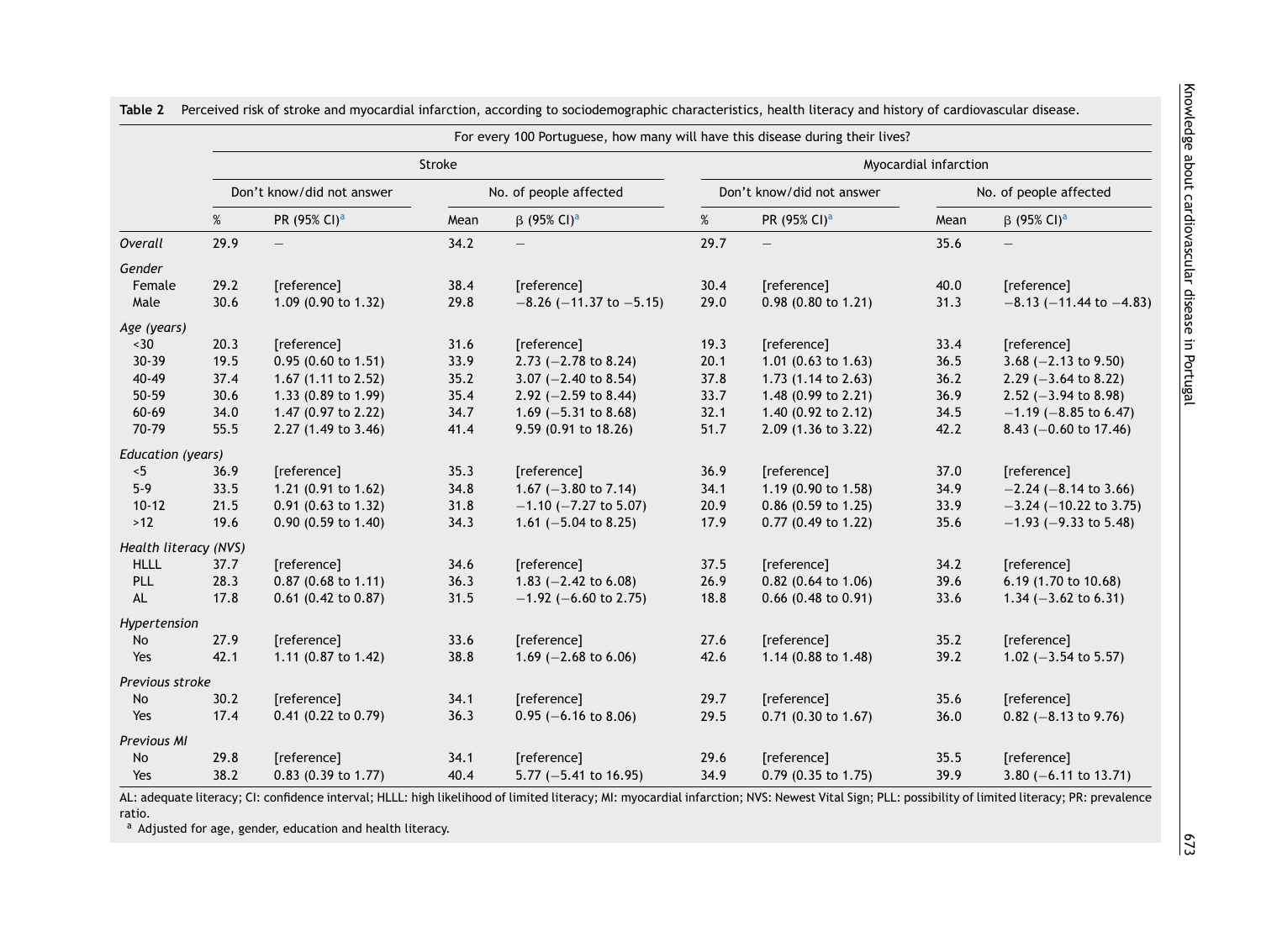|                       | Consequences of stroke         |                          |                 |                                | Consequences of MI |                                |                                |                          |
|-----------------------|--------------------------------|--------------------------|-----------------|--------------------------------|--------------------|--------------------------------|--------------------------------|--------------------------|
|                       | Dependence in daily activities |                          | Impaired speech |                                | Heart failure      |                                | Dependence in daily activities |                          |
|                       | %                              | PR (95% CI) <sup>a</sup> | %               | PR (95% CI) <sup>a</sup>       | %                  | PR (95% CI) <sup>a</sup>       | %                              | PR (95% CI) <sup>a</sup> |
| Gender                |                                |                          |                 |                                |                    |                                |                                |                          |
| Women                 | 92.1                           | [reference]              | 88.4            | [reference]                    | 86.2               | [reference]                    | 85.7                           | [reference]              |
| Men                   | 89.2                           | $0.97$ (0.93 to 1.01)    | 91.2            | 1.03 (0.98 to 1.08)            | 86.6               | 1.00 (0.93 to 1.07)            | 85.0                           | 0.99 (0.94 to 1.04)      |
| Age (years)           |                                |                          |                 |                                |                    |                                |                                |                          |
| $~1$ - 30             | 92.3                           | [reference]              | 88.4            | [reference]                    | 87.7               | [reference]                    | 85.6                           | [reference]              |
| $30 - 39$             | 87.1                           | 0.94 (0.87 to 1.02)      | 90.7            | 1.02 (0.95 to 1.10)            | 87.2               | $0.99$ (0.90 to 1.09)          | 83.5                           | 0.98 (0.89 to 1.08)      |
| 40-49                 | 88.5                           | 0.98 (0.89 to 1.08)      | 93.7            | 1.09 (1.00 to 1.18)            | 89.2               | 1.04 (0.94 to 1.15)            | 86.0                           | 1.02 (0.92 to 1.12)      |
| 50-59                 | 95.0                           | 1.07 (0.99 to 1.15)      | 90.5            | 1.06 $(0.97 \text{ to } 1.16)$ | 90.6               | $1.07$ (0.99 to 1.15)          | 90.7                           | 1.07 (0.98 to 1.17)      |
| 60-69                 | 90.9                           | 1.05 (0.95 to 1.16)      | 90.0            | 1.08 (0.97 to 1.20)            | 86.1               | 1.04 $(0.94 \text{ to } 1.15)$ | 84.9                           | 1.01 (0.90 to 1.14)      |
| 70-79                 | 89.3                           | 1.04 (0.93 to 1.16)      | 83.1            | 1.01 (0.89 to 1.13)            | 69.6               | $0.85$ (0.72 to 1.01)          | 78.9                           | $0.94$ (0.80 to 1.10)    |
| Education (years)     |                                |                          |                 |                                |                    |                                |                                |                          |
| < 5                   | 88.4                           | [reference]              | 87.2            | [reference]                    | 82.6               | [reference]                    | 85.0                           | [reference]              |
| $5-9$                 | 91.7                           | 1.05 (0.96 to 1.16)      | 92.1            | 1.05 (0.97 to 1.14)            | 89.8               | 1.05 (0.97 to 1.13)            | 84.1                           | 0.98 (0.89 to 1.07)      |
| $10 - 12$             | 91.8                           | 1.05 (0.94 to 1.17)      | 89.0            | 1.03 (0.93 to 1.14)            | 88.8               | 1.03 (0.94 to $1.14$ )         | 87.3                           | 1.02 (0.93 to 1.12)      |
| $>12$                 | 94.6                           | 1.07 (0.96 to 1.19)      | 96.8            | 1.10 (1.00 to 1.21)            | 90.1               | 1.03 (0.94 to 1.13)            | 85.4                           | 0.99 (0.89 to 1.10)      |
| Health literacy (NVS) |                                |                          |                 |                                |                    |                                |                                |                          |
| <b>HLLL</b>           | 87.6                           | [reference]              | 87.3            | [reference]                    | 81.8               | [reference]                    | 83.9                           | [reference]              |
| PLL                   | 91.7                           | 1.04 (0.98 to 1.10)      | 88.6            | 1.00 (0.94 to 1.07)            | 87.4               | 1.03 $(0.97 \text{ to } 1.10)$ | 85.4                           | 1.00 $(0.93$ to 1.08)    |
| AL.                   | 94.8                           | 1.08 (1.01 to 1.14)      | 95.7            | 1.07 $(1.02 \text{ to } 1.13)$ | 93.5               | 1.11 $(1.04 \text{ to } 1.19)$ | 87.9                           | 1.04 (0.97 to 1.12)      |
| Hypertension          |                                |                          |                 |                                |                    |                                |                                |                          |
| No                    | 90.2                           | [reference]              | 89.8            | [reference]                    | 86.9               | [reference]                    | 85.4                           | [reference]              |
| Yes                   | 93.4                           | 1.05 (1.00 to 1.09)      | 89.7            | 1.03 (0.98 to 1.08)            | 83.7               | 1.01 (0.93 to 1.10)            | 85.3                           | 1.01 (0.92 to 1.11)      |
| Previous stroke       |                                |                          |                 |                                |                    |                                |                                |                          |
| No                    | 90.6                           | [reference]              | 89.7            | [reference]                    | 86.3               | [reference]                    | 85.1                           | [reference]              |
| Yes                   | 94.4                           | 1.04 (0.95 to 1.15)      | 95.4            | 1.08 (0.98 to 1.19)            | 91.0               | 1.09 (0.96 to 1.24)            | 97.0                           | 1.14 (1.06 to 1.22)      |
| Previous MI           |                                |                          |                 |                                |                    |                                |                                |                          |
| No                    | 90.6                           | [reference]              | 89.7            | [reference]                    | 86.3               | [reference]                    | 85.6                           | [reference]              |
| Yes                   | 93.7                           | 1.06 (0.97 to 1.16)      | 97.6            | 1.12 (1.06 to 1.18)            | 93.7               | 1.18 $(1.06 \text{ to } 1.31)$ | 74.3                           | 0.89 (0.60 to 1.31)      |

<span id="page-5-0"></span>**Table 3** The two most frequently reported consequences of stroke and myocardial infarction, according to sociodemographic characteristics, health literacy and history of cardiovascular disease.

AL: adequate literacy; CI: confidence interval; HLLL: high likelihood of limited literacy; MI: myocardial infarction; NVS: Newest Vital Sign; PLL: possibility of limited literacy; PR: prevalence ratio.

<sup>a</sup> Adjusted for age, gender, education and health literacy.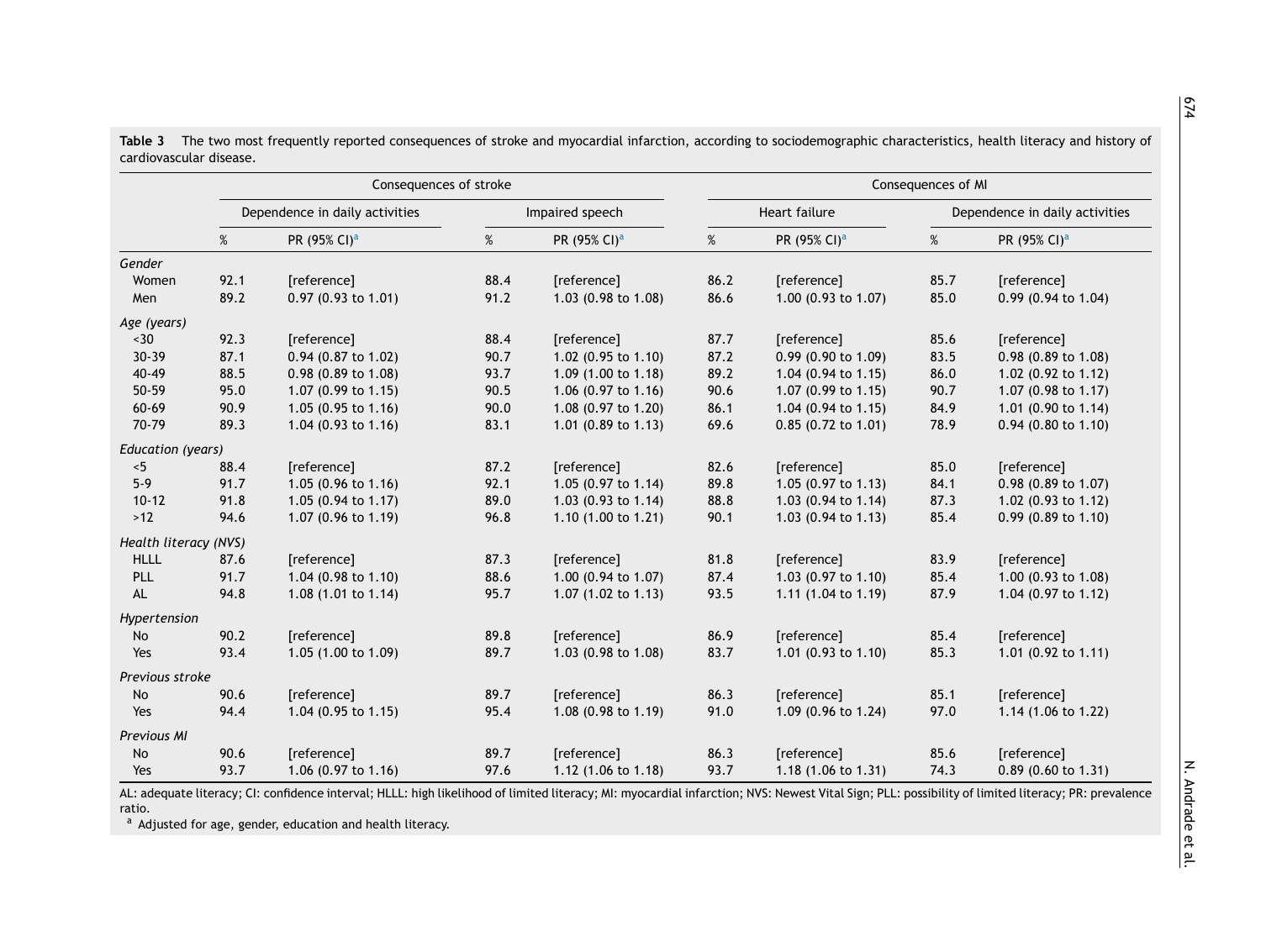characteristics. It is estimated that stroke will affect at least one in six middle-aged people during the rest of their lives.  $24,25$  Although similar estimates are presented for men regarding MI, the risk is lower for women, with approximately one in nine middle-aged women suffering MI in their remaining lifetime.[26](#page-7-0) Despite the higher prevalence of CVD among men, $^3$  $^3$  in our study women reported a higher perception of risk, as observed in previous studies. $27,28$  Also, older participants tended to have higher risk perception, which may be due to more frequent provision of information by the health care system about stroke and MI, since they are at greater risk of disease.<sup>[19](#page-7-0)</sup>

Prevention and control of the main modifiable CVD risk factors, such as smoking, alcohol consumption, unhealthy diet, obesity, hypertension, dyslipidemia, diabetes, psychological stress and a sedentary lifestyle, are fundamental tools to reduce the burden of stroke and CHD. $29,30$  Participants identified not smoking and a healthy diet as the main preventive behaviors for CVD, although they attributed lower importance to blood pressure control, despite the high prevalence of hypertension in the country.<sup>[22](#page-7-0)</sup> However, since participants were asked to select the most important from a list of different behaviors, it is possible that they assumed high blood pressure would be a consequence of unhealthy lifestyles. Recent guidelines on CVD prevention in clinical practice suggest that cognitive-behavioral methods are effective in helping individuals to adopt a healthy lifestyle, emphasizing the implementation of nutrition, exercise, relaxation training, weight management and smoking cessation programs. $31$  This calls for appropriate and effective communication between patients and health professionals, which will facilitate treatment and prevention of CVD.

In Portugal, in the presence of signs and/or symptoms suspicious of stroke or MI, the correct procedure is to call the emergency number.<sup>[32](#page-7-0)</sup> Although less than half of the participants surveyed selected this option in the presence of facial drooping or chest pain, approximately 40% indicated that they would go directly to the emergency department, which is also a valid procedure. The results presented are in agreement with previous Portuguese studies, which revealed that only between 22.4% and 68.0% of respondents would call the emergency number when faced with a possible stroke or MI. $33-35$  These low percentages may be due to two main factors: lack of awareness of the importance of calling the emergency number, thus activating fast-track protocols, or the inability to link these signs and symptoms to events such as stroke or MI. One study conducted in Portugal showed that 24% of respondents did not recognize the signs and symp-toms of MI.<sup>[33](#page-7-0)</sup> Nevertheless, in our population, the likelihood of taking appropriate action, i.e., calling the emergency number in the presence of facial drooping or chest pain, increased with health literacy, which highlights the need to improve health literacy and cardiovascular disease knowledge in the Portuguese population.

As a consequence of downward trends in mortality, the number of survivors from CHD and stroke is increasing, which in turn has led to a greater number of individ-uals suffering from sequelae.<sup>[36](#page-8-0)</sup> There is a wide range of outcomes after a CVD event, from no sequelae to a comatose state, with considerable personal, emotional, professional and financial costs to both individuals and health services.<sup>[37](#page-8-0)</sup> Although dependence in daily activities was frequently recognized as a major outcome of stroke and MI, this sequela is in fact more prevalent in stroke. $38$  This finding may be a consequence of the difficulty among the general population of differentiating MI and stroke. Other potential consequences of stroke, such as epilepsy and dementia, were less frequently reported, possibly because they may be perceived as less severe, or as having other causes. However, previous studies reveal that stroke almost doubles the risk of dementia after the age of  $65$ ,<sup>[39](#page-8-0)</sup> and is the leading cause of seizures and epilepsy in the elderly.<sup>[40](#page-8-0)</sup> Thus, the dissemination of more comprehensive information regarding the global burden of CVD is essential among the general population.

Overall, respondents with AL were more likely to answer the questions and to provide correct responses than those with HLLL. However, a recent study reported that 49% of Portuguese respondents have limited health literacy, [41](#page-8-0) highlighting the need to assess citizens' health-related knowledge when planning cardiovascular policy strategies.

This study addressed a topic rarely investigated in Portugal - knowledge of  $CVD$  - based on a representative sample of Portuguese-speaking residents of mainland Portugal. However, some limitations should be acknowledged. Health literacy was measured using an instrument designed to assess overall health literacy skills<sup>[42](#page-8-0)</sup> that is not specific to cardiovascular health-related knowledge. Thus, the instrument may not be sufficiently sensitive to assess health literacy concerning CVD specifically, given its particular characteristics. Data on the consequences of stroke and MI were obtained from recognition of possible consequences in a list, which could lead to overestimation of knowledge in this domain. It has been shown that closed-ended questions in general yield higher percentages of responses than open-ended questions,  $43$  and the lower proportion of non-respondents in these questions appears to support this assumption. However, taking into account that the main consequences of stroke and MI were considered, significant overestimation is unlikely.

## **Conclusion**

Effective prevention and control of CVD risk factors as well as the recognition of signs, symptoms, and what to do when faced with alarm signs of an acute event<sup>[44](#page-8-0)</sup> are essential to reduce the burden of CVD. In the present study, the large proportion of non-respondents to questions addressing health-related knowledge on stroke and MI, which are common conditions in Portugal, as well as participants' lack of knowledge about vital aspects of these diseases, highlight the existence of important gaps in cardiovascular health-related knowledge. However, it was also observed that individuals with adequate health literacy responded more often and more appropriately than those with limited literacy, indicating that health education strategies and practices should be sensitive to these differences in order to improve cardiovascular health knowledge among the Portuguese population.

# **Conflicts of interest**

The authors have no conflicts of interest to declare.

## **Acknowledgments**

This study was funded by through the Operational Program Competitiveness and Internationalization and national funding from the, under the project 'Health information of Portuguese population: Knowledge and perceived quality and accessibility of health information sources' (ref. FCT: HMSP-IISE/SAU-ICT/0004/2009), and the *Unidade de*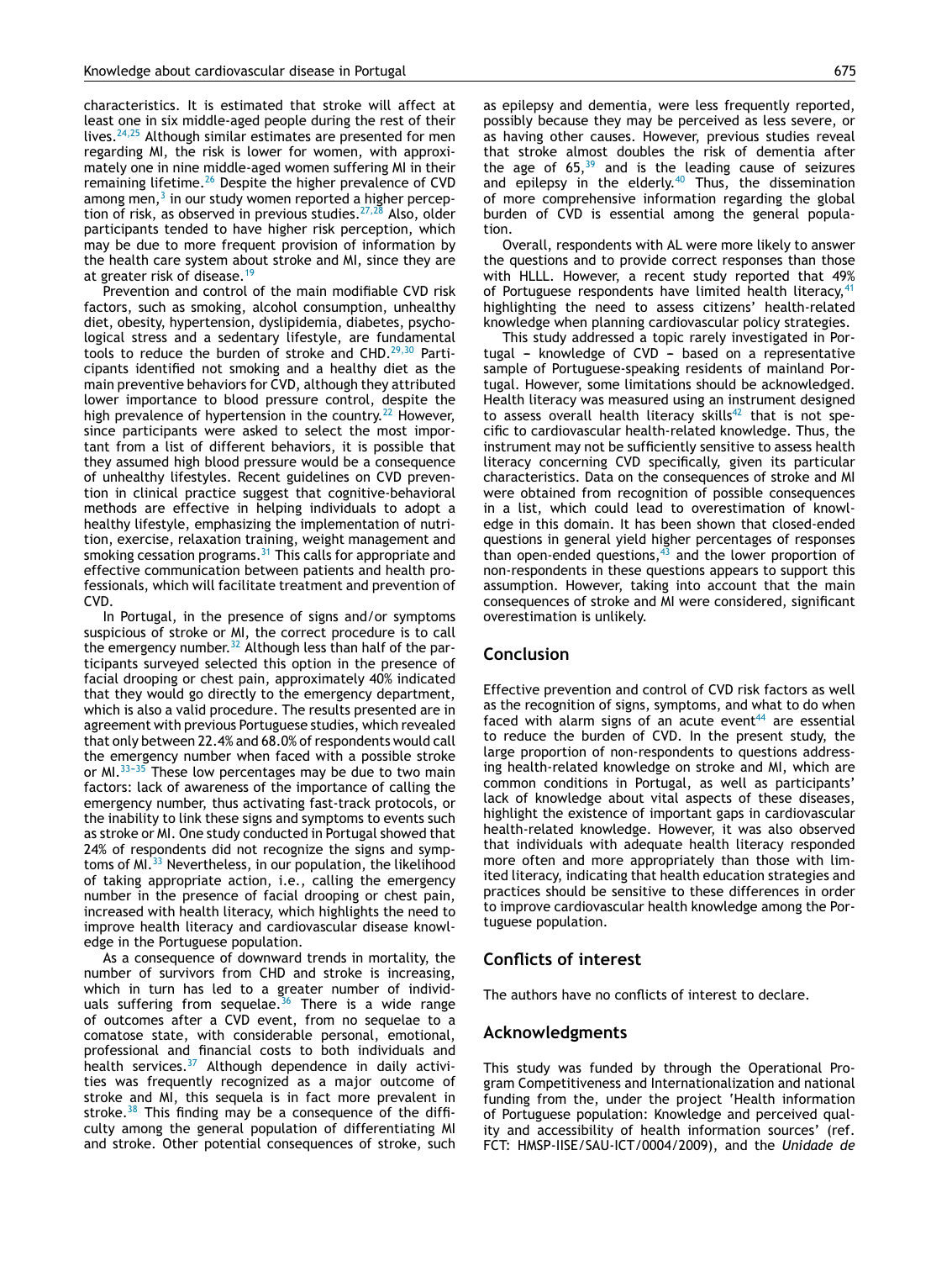<span id="page-7-0"></span>*Investigac¸ão em Epidemiologia --- Instituto de Saúde Pública da Universidade do Porto* (EPIUnit) (POCI-01-0145-FEDER-006862; ref. UID/DTP/04750/2013); the Postdoc Grant (to EA) and the PhD grant (to ARC) were co-funded by the and *Programa Operacional Capital Humano* (POCH/FSE).

The English version of the NVS was developed by Pfizer Inc. Pfizer Inc. granted authorization for the translation and assessment of the psychometric properties of NVS for the Portuguese language in the adult population (aged 18 to 64 years).

# **References**

- 1. [Mendis](http://refhub.elsevier.com/S0870-2551(17)30683-2/sbref0225) [S,](http://refhub.elsevier.com/S0870-2551(17)30683-2/sbref0225) [Puska](http://refhub.elsevier.com/S0870-2551(17)30683-2/sbref0225) [P,](http://refhub.elsevier.com/S0870-2551(17)30683-2/sbref0225) [Norrving](http://refhub.elsevier.com/S0870-2551(17)30683-2/sbref0225) [B.](http://refhub.elsevier.com/S0870-2551(17)30683-2/sbref0225) [Global](http://refhub.elsevier.com/S0870-2551(17)30683-2/sbref0225) [atlas](http://refhub.elsevier.com/S0870-2551(17)30683-2/sbref0225) [on](http://refhub.elsevier.com/S0870-2551(17)30683-2/sbref0225) [cardiovascular](http://refhub.elsevier.com/S0870-2551(17)30683-2/sbref0225) [disease](http://refhub.elsevier.com/S0870-2551(17)30683-2/sbref0225) [prevention](http://refhub.elsevier.com/S0870-2551(17)30683-2/sbref0225) [and](http://refhub.elsevier.com/S0870-2551(17)30683-2/sbref0225) [control.](http://refhub.elsevier.com/S0870-2551(17)30683-2/sbref0225) [Geneva:](http://refhub.elsevier.com/S0870-2551(17)30683-2/sbref0225) [World](http://refhub.elsevier.com/S0870-2551(17)30683-2/sbref0225) [Health](http://refhub.elsevier.com/S0870-2551(17)30683-2/sbref0225) [Organi](http://refhub.elsevier.com/S0870-2551(17)30683-2/sbref0225)[zation](http://refhub.elsevier.com/S0870-2551(17)30683-2/sbref0225) [\(WHO\);](http://refhub.elsevier.com/S0870-2551(17)30683-2/sbref0225) [2011.](http://refhub.elsevier.com/S0870-2551(17)30683-2/sbref0225)
- 2. [GBD](http://refhub.elsevier.com/S0870-2551(17)30683-2/sbref0230) [2013](http://refhub.elsevier.com/S0870-2551(17)30683-2/sbref0230) [Mortality](http://refhub.elsevier.com/S0870-2551(17)30683-2/sbref0230) [and](http://refhub.elsevier.com/S0870-2551(17)30683-2/sbref0230) [Causes](http://refhub.elsevier.com/S0870-2551(17)30683-2/sbref0230) [of](http://refhub.elsevier.com/S0870-2551(17)30683-2/sbref0230) [Death](http://refhub.elsevier.com/S0870-2551(17)30683-2/sbref0230) [Collaborators.](http://refhub.elsevier.com/S0870-2551(17)30683-2/sbref0230) [Global,](http://refhub.elsevier.com/S0870-2551(17)30683-2/sbref0230) [regional,](http://refhub.elsevier.com/S0870-2551(17)30683-2/sbref0230) [and](http://refhub.elsevier.com/S0870-2551(17)30683-2/sbref0230) [national](http://refhub.elsevier.com/S0870-2551(17)30683-2/sbref0230) [age-sex](http://refhub.elsevier.com/S0870-2551(17)30683-2/sbref0230) [specific](http://refhub.elsevier.com/S0870-2551(17)30683-2/sbref0230) [all-cause](http://refhub.elsevier.com/S0870-2551(17)30683-2/sbref0230) [and](http://refhub.elsevier.com/S0870-2551(17)30683-2/sbref0230) [cause](http://refhub.elsevier.com/S0870-2551(17)30683-2/sbref0230)[specific](http://refhub.elsevier.com/S0870-2551(17)30683-2/sbref0230) [mortality](http://refhub.elsevier.com/S0870-2551(17)30683-2/sbref0230) [for](http://refhub.elsevier.com/S0870-2551(17)30683-2/sbref0230) [240](http://refhub.elsevier.com/S0870-2551(17)30683-2/sbref0230) [causes](http://refhub.elsevier.com/S0870-2551(17)30683-2/sbref0230) [of](http://refhub.elsevier.com/S0870-2551(17)30683-2/sbref0230) [death,](http://refhub.elsevier.com/S0870-2551(17)30683-2/sbref0230) [1990-2013:](http://refhub.elsevier.com/S0870-2551(17)30683-2/sbref0230) [a](http://refhub.elsevier.com/S0870-2551(17)30683-2/sbref0230) [systematic](http://refhub.elsevier.com/S0870-2551(17)30683-2/sbref0230) [analysis](http://refhub.elsevier.com/S0870-2551(17)30683-2/sbref0230) [for](http://refhub.elsevier.com/S0870-2551(17)30683-2/sbref0230) [the](http://refhub.elsevier.com/S0870-2551(17)30683-2/sbref0230) [Global](http://refhub.elsevier.com/S0870-2551(17)30683-2/sbref0230) [Burden](http://refhub.elsevier.com/S0870-2551(17)30683-2/sbref0230) [of](http://refhub.elsevier.com/S0870-2551(17)30683-2/sbref0230) [Disease](http://refhub.elsevier.com/S0870-2551(17)30683-2/sbref0230) [Study](http://refhub.elsevier.com/S0870-2551(17)30683-2/sbref0230) [2013.](http://refhub.elsevier.com/S0870-2551(17)30683-2/sbref0230) [Lancet.](http://refhub.elsevier.com/S0870-2551(17)30683-2/sbref0230) 2015:385:117-71.
- 3. [Townsend](http://refhub.elsevier.com/S0870-2551(17)30683-2/sbref0235) [N,](http://refhub.elsevier.com/S0870-2551(17)30683-2/sbref0235) [Wilson](http://refhub.elsevier.com/S0870-2551(17)30683-2/sbref0235) [L,](http://refhub.elsevier.com/S0870-2551(17)30683-2/sbref0235) [Bhatnagar](http://refhub.elsevier.com/S0870-2551(17)30683-2/sbref0235) [P,](http://refhub.elsevier.com/S0870-2551(17)30683-2/sbref0235) [et](http://refhub.elsevier.com/S0870-2551(17)30683-2/sbref0235) [al.](http://refhub.elsevier.com/S0870-2551(17)30683-2/sbref0235) [Cardiovascular](http://refhub.elsevier.com/S0870-2551(17)30683-2/sbref0235) [dis](http://refhub.elsevier.com/S0870-2551(17)30683-2/sbref0235)[ease](http://refhub.elsevier.com/S0870-2551(17)30683-2/sbref0235) [in](http://refhub.elsevier.com/S0870-2551(17)30683-2/sbref0235) [Europe:](http://refhub.elsevier.com/S0870-2551(17)30683-2/sbref0235) [epidemiological](http://refhub.elsevier.com/S0870-2551(17)30683-2/sbref0235) [update](http://refhub.elsevier.com/S0870-2551(17)30683-2/sbref0235) [2016.](http://refhub.elsevier.com/S0870-2551(17)30683-2/sbref0235) [Eur](http://refhub.elsevier.com/S0870-2551(17)30683-2/sbref0235) [Heart](http://refhub.elsevier.com/S0870-2551(17)30683-2/sbref0235) [J.](http://refhub.elsevier.com/S0870-2551(17)30683-2/sbref0235) 2016:37:3232-45.
- 4. [Wilkins](http://refhub.elsevier.com/S0870-2551(17)30683-2/sbref0240) [E,](http://refhub.elsevier.com/S0870-2551(17)30683-2/sbref0240) [Wilson](http://refhub.elsevier.com/S0870-2551(17)30683-2/sbref0240) [L,](http://refhub.elsevier.com/S0870-2551(17)30683-2/sbref0240) [Wickramasinghe](http://refhub.elsevier.com/S0870-2551(17)30683-2/sbref0240) [K,](http://refhub.elsevier.com/S0870-2551(17)30683-2/sbref0240) [et](http://refhub.elsevier.com/S0870-2551(17)30683-2/sbref0240) [al.](http://refhub.elsevier.com/S0870-2551(17)30683-2/sbref0240) [European](http://refhub.elsevier.com/S0870-2551(17)30683-2/sbref0240) [Car](http://refhub.elsevier.com/S0870-2551(17)30683-2/sbref0240)[diovascular](http://refhub.elsevier.com/S0870-2551(17)30683-2/sbref0240) [Disease](http://refhub.elsevier.com/S0870-2551(17)30683-2/sbref0240) [Statistics](http://refhub.elsevier.com/S0870-2551(17)30683-2/sbref0240) [2017.](http://refhub.elsevier.com/S0870-2551(17)30683-2/sbref0240) [Brussels:](http://refhub.elsevier.com/S0870-2551(17)30683-2/sbref0240) [European](http://refhub.elsevier.com/S0870-2551(17)30683-2/sbref0240) [Heart](http://refhub.elsevier.com/S0870-2551(17)30683-2/sbref0240) [Network;](http://refhub.elsevier.com/S0870-2551(17)30683-2/sbref0240) [2017.](http://refhub.elsevier.com/S0870-2551(17)30683-2/sbref0240)
- 5. [Araujo](http://refhub.elsevier.com/S0870-2551(17)30683-2/sbref0245) [F,](http://refhub.elsevier.com/S0870-2551(17)30683-2/sbref0245) [Gouvinhas](http://refhub.elsevier.com/S0870-2551(17)30683-2/sbref0245) [C,](http://refhub.elsevier.com/S0870-2551(17)30683-2/sbref0245) [Fontes](http://refhub.elsevier.com/S0870-2551(17)30683-2/sbref0245) [F,](http://refhub.elsevier.com/S0870-2551(17)30683-2/sbref0245) [et](http://refhub.elsevier.com/S0870-2551(17)30683-2/sbref0245) [al.](http://refhub.elsevier.com/S0870-2551(17)30683-2/sbref0245) [Trends](http://refhub.elsevier.com/S0870-2551(17)30683-2/sbref0245) [in](http://refhub.elsevier.com/S0870-2551(17)30683-2/sbref0245) [cardiovas](http://refhub.elsevier.com/S0870-2551(17)30683-2/sbref0245)[cular](http://refhub.elsevier.com/S0870-2551(17)30683-2/sbref0245) [diseases](http://refhub.elsevier.com/S0870-2551(17)30683-2/sbref0245) [and](http://refhub.elsevier.com/S0870-2551(17)30683-2/sbref0245) [cancer](http://refhub.elsevier.com/S0870-2551(17)30683-2/sbref0245) [mortality](http://refhub.elsevier.com/S0870-2551(17)30683-2/sbref0245) [in](http://refhub.elsevier.com/S0870-2551(17)30683-2/sbref0245) [45](http://refhub.elsevier.com/S0870-2551(17)30683-2/sbref0245) [countries](http://refhub.elsevier.com/S0870-2551(17)30683-2/sbref0245) [from](http://refhub.elsevier.com/S0870-2551(17)30683-2/sbref0245) [five](http://refhub.elsevier.com/S0870-2551(17)30683-2/sbref0245) [continents](http://refhub.elsevier.com/S0870-2551(17)30683-2/sbref0245) [\(1980-2010\).](http://refhub.elsevier.com/S0870-2551(17)30683-2/sbref0245) [Eur](http://refhub.elsevier.com/S0870-2551(17)30683-2/sbref0245) [J](http://refhub.elsevier.com/S0870-2551(17)30683-2/sbref0245) [Prev](http://refhub.elsevier.com/S0870-2551(17)30683-2/sbref0245) [Cardiol.](http://refhub.elsevier.com/S0870-2551(17)30683-2/sbref0245) 2014:21:1004-[17.](http://refhub.elsevier.com/S0870-2551(17)30683-2/sbref0245)
- 6. [Unal](http://refhub.elsevier.com/S0870-2551(17)30683-2/sbref0250) [B,](http://refhub.elsevier.com/S0870-2551(17)30683-2/sbref0250) [Critchley](http://refhub.elsevier.com/S0870-2551(17)30683-2/sbref0250) [J,](http://refhub.elsevier.com/S0870-2551(17)30683-2/sbref0250) [Capewell](http://refhub.elsevier.com/S0870-2551(17)30683-2/sbref0250) [S.](http://refhub.elsevier.com/S0870-2551(17)30683-2/sbref0250) [Explaining](http://refhub.elsevier.com/S0870-2551(17)30683-2/sbref0250) [the](http://refhub.elsevier.com/S0870-2551(17)30683-2/sbref0250) [decline](http://refhub.elsevier.com/S0870-2551(17)30683-2/sbref0250) [in](http://refhub.elsevier.com/S0870-2551(17)30683-2/sbref0250) [coro](http://refhub.elsevier.com/S0870-2551(17)30683-2/sbref0250)[nary](http://refhub.elsevier.com/S0870-2551(17)30683-2/sbref0250) [heart](http://refhub.elsevier.com/S0870-2551(17)30683-2/sbref0250) [disease](http://refhub.elsevier.com/S0870-2551(17)30683-2/sbref0250) [mortality](http://refhub.elsevier.com/S0870-2551(17)30683-2/sbref0250) [in](http://refhub.elsevier.com/S0870-2551(17)30683-2/sbref0250) [England](http://refhub.elsevier.com/S0870-2551(17)30683-2/sbref0250) [and](http://refhub.elsevier.com/S0870-2551(17)30683-2/sbref0250) [Wales](http://refhub.elsevier.com/S0870-2551(17)30683-2/sbref0250) [between](http://refhub.elsevier.com/S0870-2551(17)30683-2/sbref0250) [1981](http://refhub.elsevier.com/S0870-2551(17)30683-2/sbref0250) [and](http://refhub.elsevier.com/S0870-2551(17)30683-2/sbref0250) [2000.](http://refhub.elsevier.com/S0870-2551(17)30683-2/sbref0250) [Circulation.](http://refhub.elsevier.com/S0870-2551(17)30683-2/sbref0250) [2004:1101](http://refhub.elsevier.com/S0870-2551(17)30683-2/sbref0250)[-7.](http://refhub.elsevier.com/S0870-2551(17)30683-2/sbref0250)
- 7. [Pereira](http://refhub.elsevier.com/S0870-2551(17)30683-2/sbref0255) [M,](http://refhub.elsevier.com/S0870-2551(17)30683-2/sbref0255) [Azevedo](http://refhub.elsevier.com/S0870-2551(17)30683-2/sbref0255) [A,](http://refhub.elsevier.com/S0870-2551(17)30683-2/sbref0255) [Lunet](http://refhub.elsevier.com/S0870-2551(17)30683-2/sbref0255) [N,](http://refhub.elsevier.com/S0870-2551(17)30683-2/sbref0255) [et](http://refhub.elsevier.com/S0870-2551(17)30683-2/sbref0255) [al.](http://refhub.elsevier.com/S0870-2551(17)30683-2/sbref0255) [Explaining](http://refhub.elsevier.com/S0870-2551(17)30683-2/sbref0255) [the](http://refhub.elsevier.com/S0870-2551(17)30683-2/sbref0255) [decline](http://refhub.elsevier.com/S0870-2551(17)30683-2/sbref0255) [in](http://refhub.elsevier.com/S0870-2551(17)30683-2/sbref0255) [coronary](http://refhub.elsevier.com/S0870-2551(17)30683-2/sbref0255) [heart](http://refhub.elsevier.com/S0870-2551(17)30683-2/sbref0255) [disease](http://refhub.elsevier.com/S0870-2551(17)30683-2/sbref0255) [mortality](http://refhub.elsevier.com/S0870-2551(17)30683-2/sbref0255) [in](http://refhub.elsevier.com/S0870-2551(17)30683-2/sbref0255) [Portugal](http://refhub.elsevier.com/S0870-2551(17)30683-2/sbref0255) [between](http://refhub.elsevier.com/S0870-2551(17)30683-2/sbref0255) [1995](http://refhub.elsevier.com/S0870-2551(17)30683-2/sbref0255) [and](http://refhub.elsevier.com/S0870-2551(17)30683-2/sbref0255) [2008.](http://refhub.elsevier.com/S0870-2551(17)30683-2/sbref0255) [Circ](http://refhub.elsevier.com/S0870-2551(17)30683-2/sbref0255) [Cardiovasc](http://refhub.elsevier.com/S0870-2551(17)30683-2/sbref0255) [Qual](http://refhub.elsevier.com/S0870-2551(17)30683-2/sbref0255) [Outcomes.](http://refhub.elsevier.com/S0870-2551(17)30683-2/sbref0255) [2013;6:634](http://refhub.elsevier.com/S0870-2551(17)30683-2/sbref0255)-[42.](http://refhub.elsevier.com/S0870-2551(17)30683-2/sbref0255)
- 8. [Ford](http://refhub.elsevier.com/S0870-2551(17)30683-2/sbref0260) [ES,](http://refhub.elsevier.com/S0870-2551(17)30683-2/sbref0260) [Ajani](http://refhub.elsevier.com/S0870-2551(17)30683-2/sbref0260) [UA,](http://refhub.elsevier.com/S0870-2551(17)30683-2/sbref0260) [Croft](http://refhub.elsevier.com/S0870-2551(17)30683-2/sbref0260) [JB,](http://refhub.elsevier.com/S0870-2551(17)30683-2/sbref0260) [et](http://refhub.elsevier.com/S0870-2551(17)30683-2/sbref0260) [al.](http://refhub.elsevier.com/S0870-2551(17)30683-2/sbref0260) [Explaining](http://refhub.elsevier.com/S0870-2551(17)30683-2/sbref0260) [the](http://refhub.elsevier.com/S0870-2551(17)30683-2/sbref0260) [decrease](http://refhub.elsevier.com/S0870-2551(17)30683-2/sbref0260) [in](http://refhub.elsevier.com/S0870-2551(17)30683-2/sbref0260) [U.S.](http://refhub.elsevier.com/S0870-2551(17)30683-2/sbref0260) [deaths](http://refhub.elsevier.com/S0870-2551(17)30683-2/sbref0260) [from](http://refhub.elsevier.com/S0870-2551(17)30683-2/sbref0260) [coronary](http://refhub.elsevier.com/S0870-2551(17)30683-2/sbref0260) [disease,](http://refhub.elsevier.com/S0870-2551(17)30683-2/sbref0260) [1980-2000.](http://refhub.elsevier.com/S0870-2551(17)30683-2/sbref0260) [N](http://refhub.elsevier.com/S0870-2551(17)30683-2/sbref0260) [Engl](http://refhub.elsevier.com/S0870-2551(17)30683-2/sbref0260) [J](http://refhub.elsevier.com/S0870-2551(17)30683-2/sbref0260) [Med.](http://refhub.elsevier.com/S0870-2551(17)30683-2/sbref0260) 2007:356:2388-98.
- 9. [Lackland](http://refhub.elsevier.com/S0870-2551(17)30683-2/sbref0265) [DT,](http://refhub.elsevier.com/S0870-2551(17)30683-2/sbref0265) [Roccella](http://refhub.elsevier.com/S0870-2551(17)30683-2/sbref0265) [EJ,](http://refhub.elsevier.com/S0870-2551(17)30683-2/sbref0265) [Deutsch](http://refhub.elsevier.com/S0870-2551(17)30683-2/sbref0265) [AF,](http://refhub.elsevier.com/S0870-2551(17)30683-2/sbref0265) [et](http://refhub.elsevier.com/S0870-2551(17)30683-2/sbref0265) [al.](http://refhub.elsevier.com/S0870-2551(17)30683-2/sbref0265) [Factors](http://refhub.elsevier.com/S0870-2551(17)30683-2/sbref0265) [influencing](http://refhub.elsevier.com/S0870-2551(17)30683-2/sbref0265) [the](http://refhub.elsevier.com/S0870-2551(17)30683-2/sbref0265) [decline](http://refhub.elsevier.com/S0870-2551(17)30683-2/sbref0265) [in](http://refhub.elsevier.com/S0870-2551(17)30683-2/sbref0265) [stroke](http://refhub.elsevier.com/S0870-2551(17)30683-2/sbref0265) [mortality:](http://refhub.elsevier.com/S0870-2551(17)30683-2/sbref0265) [a](http://refhub.elsevier.com/S0870-2551(17)30683-2/sbref0265) [statement](http://refhub.elsevier.com/S0870-2551(17)30683-2/sbref0265) [from](http://refhub.elsevier.com/S0870-2551(17)30683-2/sbref0265) [the](http://refhub.elsevier.com/S0870-2551(17)30683-2/sbref0265) [Amer](http://refhub.elsevier.com/S0870-2551(17)30683-2/sbref0265)[ican](http://refhub.elsevier.com/S0870-2551(17)30683-2/sbref0265) [Heart](http://refhub.elsevier.com/S0870-2551(17)30683-2/sbref0265) [Association/American](http://refhub.elsevier.com/S0870-2551(17)30683-2/sbref0265) [Stroke](http://refhub.elsevier.com/S0870-2551(17)30683-2/sbref0265) [Association.](http://refhub.elsevier.com/S0870-2551(17)30683-2/sbref0265) [Stroke.](http://refhub.elsevier.com/S0870-2551(17)30683-2/sbref0265) 2014:45:315-53.
- 10. [Pereira](http://refhub.elsevier.com/S0870-2551(17)30683-2/sbref0270) [M,](http://refhub.elsevier.com/S0870-2551(17)30683-2/sbref0270) [Carreira](http://refhub.elsevier.com/S0870-2551(17)30683-2/sbref0270) [H,](http://refhub.elsevier.com/S0870-2551(17)30683-2/sbref0270) [Vales](http://refhub.elsevier.com/S0870-2551(17)30683-2/sbref0270) [C,](http://refhub.elsevier.com/S0870-2551(17)30683-2/sbref0270) [et](http://refhub.elsevier.com/S0870-2551(17)30683-2/sbref0270) [al.](http://refhub.elsevier.com/S0870-2551(17)30683-2/sbref0270) [Trends](http://refhub.elsevier.com/S0870-2551(17)30683-2/sbref0270) [in](http://refhub.elsevier.com/S0870-2551(17)30683-2/sbref0270) [hypertension](http://refhub.elsevier.com/S0870-2551(17)30683-2/sbref0270) [prevalence](http://refhub.elsevier.com/S0870-2551(17)30683-2/sbref0270) [\(1990-2005\)](http://refhub.elsevier.com/S0870-2551(17)30683-2/sbref0270) [and](http://refhub.elsevier.com/S0870-2551(17)30683-2/sbref0270) [mean](http://refhub.elsevier.com/S0870-2551(17)30683-2/sbref0270) [blood](http://refhub.elsevier.com/S0870-2551(17)30683-2/sbref0270) [pressure](http://refhub.elsevier.com/S0870-2551(17)30683-2/sbref0270) [\(1975-2005\)](http://refhub.elsevier.com/S0870-2551(17)30683-2/sbref0270) [in](http://refhub.elsevier.com/S0870-2551(17)30683-2/sbref0270) [Portugal:](http://refhub.elsevier.com/S0870-2551(17)30683-2/sbref0270) [a](http://refhub.elsevier.com/S0870-2551(17)30683-2/sbref0270) [systematic](http://refhub.elsevier.com/S0870-2551(17)30683-2/sbref0270) [review.](http://refhub.elsevier.com/S0870-2551(17)30683-2/sbref0270) [Blood](http://refhub.elsevier.com/S0870-2551(17)30683-2/sbref0270) [Press.](http://refhub.elsevier.com/S0870-2551(17)30683-2/sbref0270) 2012;21:220-6.
- 11. [Rose](http://refhub.elsevier.com/S0870-2551(17)30683-2/sbref0275) [G.](http://refhub.elsevier.com/S0870-2551(17)30683-2/sbref0275) [The](http://refhub.elsevier.com/S0870-2551(17)30683-2/sbref0275) [strategy](http://refhub.elsevier.com/S0870-2551(17)30683-2/sbref0275) [of](http://refhub.elsevier.com/S0870-2551(17)30683-2/sbref0275) [preventive](http://refhub.elsevier.com/S0870-2551(17)30683-2/sbref0275) [medicine.](http://refhub.elsevier.com/S0870-2551(17)30683-2/sbref0275) [Oxford](http://refhub.elsevier.com/S0870-2551(17)30683-2/sbref0275) [University](http://refhub.elsevier.com/S0870-2551(17)30683-2/sbref0275) [Press;](http://refhub.elsevier.com/S0870-2551(17)30683-2/sbref0275) [1994.](http://refhub.elsevier.com/S0870-2551(17)30683-2/sbref0275)
- 12. [Safeer](http://refhub.elsevier.com/S0870-2551(17)30683-2/sbref0280) [RS,](http://refhub.elsevier.com/S0870-2551(17)30683-2/sbref0280) [Cooke](http://refhub.elsevier.com/S0870-2551(17)30683-2/sbref0280) [CE,](http://refhub.elsevier.com/S0870-2551(17)30683-2/sbref0280) [Keenan](http://refhub.elsevier.com/S0870-2551(17)30683-2/sbref0280) [J.](http://refhub.elsevier.com/S0870-2551(17)30683-2/sbref0280) [The](http://refhub.elsevier.com/S0870-2551(17)30683-2/sbref0280) [impact](http://refhub.elsevier.com/S0870-2551(17)30683-2/sbref0280) [of](http://refhub.elsevier.com/S0870-2551(17)30683-2/sbref0280) [health](http://refhub.elsevier.com/S0870-2551(17)30683-2/sbref0280) [liter](http://refhub.elsevier.com/S0870-2551(17)30683-2/sbref0280)[acy](http://refhub.elsevier.com/S0870-2551(17)30683-2/sbref0280) [on](http://refhub.elsevier.com/S0870-2551(17)30683-2/sbref0280) [cardiovascular](http://refhub.elsevier.com/S0870-2551(17)30683-2/sbref0280) [disease.](http://refhub.elsevier.com/S0870-2551(17)30683-2/sbref0280) [Vasc](http://refhub.elsevier.com/S0870-2551(17)30683-2/sbref0280) [Health](http://refhub.elsevier.com/S0870-2551(17)30683-2/sbref0280) [Risk](http://refhub.elsevier.com/S0870-2551(17)30683-2/sbref0280) [Manag.](http://refhub.elsevier.com/S0870-2551(17)30683-2/sbref0280) [2006;2:](http://refhub.elsevier.com/S0870-2551(17)30683-2/sbref0280)  $457 - 64.$
- 13. [Vaidya](http://refhub.elsevier.com/S0870-2551(17)30683-2/sbref0285) [A,](http://refhub.elsevier.com/S0870-2551(17)30683-2/sbref0285) [Aryal](http://refhub.elsevier.com/S0870-2551(17)30683-2/sbref0285) [UR,](http://refhub.elsevier.com/S0870-2551(17)30683-2/sbref0285) [Krettek](http://refhub.elsevier.com/S0870-2551(17)30683-2/sbref0285) [A.](http://refhub.elsevier.com/S0870-2551(17)30683-2/sbref0285) [Cardiovascular](http://refhub.elsevier.com/S0870-2551(17)30683-2/sbref0285) [health](http://refhub.elsevier.com/S0870-2551(17)30683-2/sbref0285) [knowledge,](http://refhub.elsevier.com/S0870-2551(17)30683-2/sbref0285) [attitude](http://refhub.elsevier.com/S0870-2551(17)30683-2/sbref0285) [and](http://refhub.elsevier.com/S0870-2551(17)30683-2/sbref0285) [practice/behaviour](http://refhub.elsevier.com/S0870-2551(17)30683-2/sbref0285) [in](http://refhub.elsevier.com/S0870-2551(17)30683-2/sbref0285) [an](http://refhub.elsevier.com/S0870-2551(17)30683-2/sbref0285) [urbanising](http://refhub.elsevier.com/S0870-2551(17)30683-2/sbref0285) [community](http://refhub.elsevier.com/S0870-2551(17)30683-2/sbref0285) [of](http://refhub.elsevier.com/S0870-2551(17)30683-2/sbref0285) [Nepal:](http://refhub.elsevier.com/S0870-2551(17)30683-2/sbref0285) [a](http://refhub.elsevier.com/S0870-2551(17)30683-2/sbref0285) [population-based](http://refhub.elsevier.com/S0870-2551(17)30683-2/sbref0285) [cross-sectional](http://refhub.elsevier.com/S0870-2551(17)30683-2/sbref0285) [study](http://refhub.elsevier.com/S0870-2551(17)30683-2/sbref0285) [from](http://refhub.elsevier.com/S0870-2551(17)30683-2/sbref0285) [Jhaukhel-](http://refhub.elsevier.com/S0870-2551(17)30683-2/sbref0285)[Duwakot](http://refhub.elsevier.com/S0870-2551(17)30683-2/sbref0285) [Health](http://refhub.elsevier.com/S0870-2551(17)30683-2/sbref0285) [Demographic](http://refhub.elsevier.com/S0870-2551(17)30683-2/sbref0285) [Surveillance](http://refhub.elsevier.com/S0870-2551(17)30683-2/sbref0285) [Site.](http://refhub.elsevier.com/S0870-2551(17)30683-2/sbref0285) [BMJ](http://refhub.elsevier.com/S0870-2551(17)30683-2/sbref0285) [Open.](http://refhub.elsevier.com/S0870-2551(17)30683-2/sbref0285) [2013;3:e002976.](http://refhub.elsevier.com/S0870-2551(17)30683-2/sbref0285)
- 14. [Nielsen-Bohlman](http://refhub.elsevier.com/S0870-2551(17)30683-2/sbref0290) [L,](http://refhub.elsevier.com/S0870-2551(17)30683-2/sbref0290) [Panzer](http://refhub.elsevier.com/S0870-2551(17)30683-2/sbref0290) [A,](http://refhub.elsevier.com/S0870-2551(17)30683-2/sbref0290) [Hamlin](http://refhub.elsevier.com/S0870-2551(17)30683-2/sbref0290) [B,](http://refhub.elsevier.com/S0870-2551(17)30683-2/sbref0290) [et](http://refhub.elsevier.com/S0870-2551(17)30683-2/sbref0290) [al.](http://refhub.elsevier.com/S0870-2551(17)30683-2/sbref0290) [Health](http://refhub.elsevier.com/S0870-2551(17)30683-2/sbref0290) [literacy:](http://refhub.elsevier.com/S0870-2551(17)30683-2/sbref0290) [a](http://refhub.elsevier.com/S0870-2551(17)30683-2/sbref0290) [prescription](http://refhub.elsevier.com/S0870-2551(17)30683-2/sbref0290) [to](http://refhub.elsevier.com/S0870-2551(17)30683-2/sbref0290) [end](http://refhub.elsevier.com/S0870-2551(17)30683-2/sbref0290) [confusion.](http://refhub.elsevier.com/S0870-2551(17)30683-2/sbref0290) [Washington:](http://refhub.elsevier.com/S0870-2551(17)30683-2/sbref0290) [National](http://refhub.elsevier.com/S0870-2551(17)30683-2/sbref0290) [Academies](http://refhub.elsevier.com/S0870-2551(17)30683-2/sbref0290) [Press;](http://refhub.elsevier.com/S0870-2551(17)30683-2/sbref0290) [2004.](http://refhub.elsevier.com/S0870-2551(17)30683-2/sbref0290)
- 15. [Costa](http://refhub.elsevier.com/S0870-2551(17)30683-2/sbref0295) [AR,](http://refhub.elsevier.com/S0870-2551(17)30683-2/sbref0295) [Silva](http://refhub.elsevier.com/S0870-2551(17)30683-2/sbref0295) [S,](http://refhub.elsevier.com/S0870-2551(17)30683-2/sbref0295) [Moura-Ferreira](http://refhub.elsevier.com/S0870-2551(17)30683-2/sbref0295) [P,](http://refhub.elsevier.com/S0870-2551(17)30683-2/sbref0295) [et](http://refhub.elsevier.com/S0870-2551(17)30683-2/sbref0295) [al.](http://refhub.elsevier.com/S0870-2551(17)30683-2/sbref0295) [Cancer](http://refhub.elsevier.com/S0870-2551(17)30683-2/sbref0295) [screening](http://refhub.elsevier.com/S0870-2551(17)30683-2/sbref0295) [in](http://refhub.elsevier.com/S0870-2551(17)30683-2/sbref0295) [Portugal:](http://refhub.elsevier.com/S0870-2551(17)30683-2/sbref0295) [sex](http://refhub.elsevier.com/S0870-2551(17)30683-2/sbref0295) [differences](http://refhub.elsevier.com/S0870-2551(17)30683-2/sbref0295) [in](http://refhub.elsevier.com/S0870-2551(17)30683-2/sbref0295) [prevalence,](http://refhub.elsevier.com/S0870-2551(17)30683-2/sbref0295) [awareness](http://refhub.elsevier.com/S0870-2551(17)30683-2/sbref0295) [of](http://refhub.elsevier.com/S0870-2551(17)30683-2/sbref0295) [organized](http://refhub.elsevier.com/S0870-2551(17)30683-2/sbref0295) [programmes](http://refhub.elsevier.com/S0870-2551(17)30683-2/sbref0295) [and](http://refhub.elsevier.com/S0870-2551(17)30683-2/sbref0295) [perception](http://refhub.elsevier.com/S0870-2551(17)30683-2/sbref0295) [of](http://refhub.elsevier.com/S0870-2551(17)30683-2/sbref0295) [benefits](http://refhub.elsevier.com/S0870-2551(17)30683-2/sbref0295) [and](http://refhub.elsevier.com/S0870-2551(17)30683-2/sbref0295) [adverse](http://refhub.elsevier.com/S0870-2551(17)30683-2/sbref0295) [effects.](http://refhub.elsevier.com/S0870-2551(17)30683-2/sbref0295) [Health](http://refhub.elsevier.com/S0870-2551(17)30683-2/sbref0295) [Expect.](http://refhub.elsevier.com/S0870-2551(17)30683-2/sbref0295) [2017;20:211](http://refhub.elsevier.com/S0870-2551(17)30683-2/sbref0295)-[20.](http://refhub.elsevier.com/S0870-2551(17)30683-2/sbref0295)
- 16. [Weiss](http://refhub.elsevier.com/S0870-2551(17)30683-2/sbref0300) [BD,](http://refhub.elsevier.com/S0870-2551(17)30683-2/sbref0300) [Mays](http://refhub.elsevier.com/S0870-2551(17)30683-2/sbref0300) [MZ,](http://refhub.elsevier.com/S0870-2551(17)30683-2/sbref0300) [Martz](http://refhub.elsevier.com/S0870-2551(17)30683-2/sbref0300) [W,](http://refhub.elsevier.com/S0870-2551(17)30683-2/sbref0300) [et](http://refhub.elsevier.com/S0870-2551(17)30683-2/sbref0300) [al.](http://refhub.elsevier.com/S0870-2551(17)30683-2/sbref0300) [Quick](http://refhub.elsevier.com/S0870-2551(17)30683-2/sbref0300) [assessment](http://refhub.elsevier.com/S0870-2551(17)30683-2/sbref0300) [of](http://refhub.elsevier.com/S0870-2551(17)30683-2/sbref0300) [lit](http://refhub.elsevier.com/S0870-2551(17)30683-2/sbref0300)[eracy](http://refhub.elsevier.com/S0870-2551(17)30683-2/sbref0300) [in](http://refhub.elsevier.com/S0870-2551(17)30683-2/sbref0300) [primary](http://refhub.elsevier.com/S0870-2551(17)30683-2/sbref0300) [care:](http://refhub.elsevier.com/S0870-2551(17)30683-2/sbref0300) [the](http://refhub.elsevier.com/S0870-2551(17)30683-2/sbref0300) [newest](http://refhub.elsevier.com/S0870-2551(17)30683-2/sbref0300) [vital](http://refhub.elsevier.com/S0870-2551(17)30683-2/sbref0300) [sign.](http://refhub.elsevier.com/S0870-2551(17)30683-2/sbref0300) [Ann](http://refhub.elsevier.com/S0870-2551(17)30683-2/sbref0300) [Fam](http://refhub.elsevier.com/S0870-2551(17)30683-2/sbref0300) [Med.](http://refhub.elsevier.com/S0870-2551(17)30683-2/sbref0300) 2005;3:514-22.
- 17. Direcção [Geral](http://refhub.elsevier.com/S0870-2551(17)30683-2/sbref0305) [de](http://refhub.elsevier.com/S0870-2551(17)30683-2/sbref0305) [Saúde](http://refhub.elsevier.com/S0870-2551(17)30683-2/sbref0305) [\(DGS\).](http://refhub.elsevier.com/S0870-2551(17)30683-2/sbref0305) [Programa](http://refhub.elsevier.com/S0870-2551(17)30683-2/sbref0305) [Nacional](http://refhub.elsevier.com/S0870-2551(17)30683-2/sbref0305) de Pr[e](http://refhub.elsevier.com/S0870-2551(17)30683-2/sbref0305)venção e [Controlo](http://refhub.elsevier.com/S0870-2551(17)30683-2/sbref0305) [das](http://refhub.elsevier.com/S0870-2551(17)30683-2/sbref0305) Doenças [Cardiovasculares.](http://refhub.elsevier.com/S0870-2551(17)30683-2/sbref0305) [Lisboa:](http://refhub.elsevier.com/S0870-2551(17)30683-2/sbref0305) Direcão [Geral](http://refhub.elsevier.com/S0870-2551(17)30683-2/sbref0305) [da](http://refhub.elsevier.com/S0870-2551(17)30683-2/sbref0305) [Saúde;](http://refhub.elsevier.com/S0870-2551(17)30683-2/sbref0305) [2006.](http://refhub.elsevier.com/S0870-2551(17)30683-2/sbref0305)
- 18. Direcção [Geral](http://refhub.elsevier.com/S0870-2551(17)30683-2/sbref0310) [de](http://refhub.elsevier.com/S0870-2551(17)30683-2/sbref0310) [Saúde](http://refhub.elsevier.com/S0870-2551(17)30683-2/sbref0310) [\(DGS\).](http://refhub.elsevier.com/S0870-2551(17)30683-2/sbref0310) [Programa](http://refhub.elsevier.com/S0870-2551(17)30683-2/sbref0310) [Nacional](http://refhub.elsevier.com/S0870-2551(17)30683-2/sbref0310) de Pr[e](http://refhub.elsevier.com/S0870-2551(17)30683-2/sbref0310)venção e [Controlo](http://refhub.elsevier.com/S0870-2551(17)30683-2/sbref0310) [das](http://refhub.elsevier.com/S0870-2551(17)30683-2/sbref0310) Doenças [Cérebro-Cardiovasculares.](http://refhub.elsevier.com/S0870-2551(17)30683-2/sbref0310) [Lisboa:](http://refhub.elsevier.com/S0870-2551(17)30683-2/sbref0310) Direcão [Geral](http://refhub.elsevier.com/S0870-2551(17)30683-2/sbref0310) [da](http://refhub.elsevier.com/S0870-2551(17)30683-2/sbref0310) [Saúde;](http://refhub.elsevier.com/S0870-2551(17)30683-2/sbref0310) [2011.](http://refhub.elsevier.com/S0870-2551(17)30683-2/sbref0310)
- 19. [World](http://refhub.elsevier.com/S0870-2551(17)30683-2/sbref0315) [Health](http://refhub.elsevier.com/S0870-2551(17)30683-2/sbref0315) [Organization.](http://refhub.elsevier.com/S0870-2551(17)30683-2/sbref0315) [Global](http://refhub.elsevier.com/S0870-2551(17)30683-2/sbref0315) [health](http://refhub.elsevier.com/S0870-2551(17)30683-2/sbref0315) [risks:](http://refhub.elsevier.com/S0870-2551(17)30683-2/sbref0315) [mortality](http://refhub.elsevier.com/S0870-2551(17)30683-2/sbref0315) [and](http://refhub.elsevier.com/S0870-2551(17)30683-2/sbref0315) [burden](http://refhub.elsevier.com/S0870-2551(17)30683-2/sbref0315) [of](http://refhub.elsevier.com/S0870-2551(17)30683-2/sbref0315) [disease](http://refhub.elsevier.com/S0870-2551(17)30683-2/sbref0315) [attributable](http://refhub.elsevier.com/S0870-2551(17)30683-2/sbref0315) [to](http://refhub.elsevier.com/S0870-2551(17)30683-2/sbref0315) [selected](http://refhub.elsevier.com/S0870-2551(17)30683-2/sbref0315) [major](http://refhub.elsevier.com/S0870-2551(17)30683-2/sbref0315) [risks.](http://refhub.elsevier.com/S0870-2551(17)30683-2/sbref0315) [Geneva:](http://refhub.elsevier.com/S0870-2551(17)30683-2/sbref0315) [WHO;](http://refhub.elsevier.com/S0870-2551(17)30683-2/sbref0315) [2009.](http://refhub.elsevier.com/S0870-2551(17)30683-2/sbref0315)
- 20. [Rodrigues](http://refhub.elsevier.com/S0870-2551(17)30683-2/sbref0320) [A,](http://refhub.elsevier.com/S0870-2551(17)30683-2/sbref0320) [Silva](http://refhub.elsevier.com/S0870-2551(17)30683-2/sbref0320) [S,](http://refhub.elsevier.com/S0870-2551(17)30683-2/sbref0320) [Batista](http://refhub.elsevier.com/S0870-2551(17)30683-2/sbref0320) [I,](http://refhub.elsevier.com/S0870-2551(17)30683-2/sbref0320) [et](http://refhub.elsevier.com/S0870-2551(17)30683-2/sbref0320) [al.](http://refhub.elsevier.com/S0870-2551(17)30683-2/sbref0320) [Médicos-Sentinela:](http://refhub.elsevier.com/S0870-2551(17)30683-2/sbref0320) [o](http://refhub.elsevier.com/S0870-2551(17)30683-2/sbref0320) [que](http://refhub.elsevier.com/S0870-2551(17)30683-2/sbref0320) [se](http://refhub.elsevier.com/S0870-2551(17)30683-2/sbref0320) [fez](http://refhub.elsevier.com/S0870-2551(17)30683-2/sbref0320) [em](http://refhub.elsevier.com/S0870-2551(17)30683-2/sbref0320) [2012.](http://refhub.elsevier.com/S0870-2551(17)30683-2/sbref0320) [Lisboa:](http://refhub.elsevier.com/S0870-2551(17)30683-2/sbref0320) [Instituto](http://refhub.elsevier.com/S0870-2551(17)30683-2/sbref0320) [Nacional](http://refhub.elsevier.com/S0870-2551(17)30683-2/sbref0320) [de](http://refhub.elsevier.com/S0870-2551(17)30683-2/sbref0320) [Saúde](http://refhub.elsevier.com/S0870-2551(17)30683-2/sbref0320) [Ricardo](http://refhub.elsevier.com/S0870-2551(17)30683-2/sbref0320) [Jorge;](http://refhub.elsevier.com/S0870-2551(17)30683-2/sbref0320) [2014.](http://refhub.elsevier.com/S0870-2551(17)30683-2/sbref0320)
- 21. [Fiuza](http://refhub.elsevier.com/S0870-2551(17)30683-2/sbref0325) [M,](http://refhub.elsevier.com/S0870-2551(17)30683-2/sbref0325) [Cortez-Dias](http://refhub.elsevier.com/S0870-2551(17)30683-2/sbref0325) [N,](http://refhub.elsevier.com/S0870-2551(17)30683-2/sbref0325) [Martins](http://refhub.elsevier.com/S0870-2551(17)30683-2/sbref0325) [S,](http://refhub.elsevier.com/S0870-2551(17)30683-2/sbref0325) [et](http://refhub.elsevier.com/S0870-2551(17)30683-2/sbref0325) [al.](http://refhub.elsevier.com/S0870-2551(17)30683-2/sbref0325) [Metabolic](http://refhub.elsevier.com/S0870-2551(17)30683-2/sbref0325) [syndrome](http://refhub.elsevier.com/S0870-2551(17)30683-2/sbref0325) [in](http://refhub.elsevier.com/S0870-2551(17)30683-2/sbref0325) [Portugal:](http://refhub.elsevier.com/S0870-2551(17)30683-2/sbref0325) [prevalence](http://refhub.elsevier.com/S0870-2551(17)30683-2/sbref0325) [and](http://refhub.elsevier.com/S0870-2551(17)30683-2/sbref0325) [implications](http://refhub.elsevier.com/S0870-2551(17)30683-2/sbref0325) [for](http://refhub.elsevier.com/S0870-2551(17)30683-2/sbref0325) [cardiovascu](http://refhub.elsevier.com/S0870-2551(17)30683-2/sbref0325)[lar](http://refhub.elsevier.com/S0870-2551(17)30683-2/sbref0325) [risk](http://refhub.elsevier.com/S0870-2551(17)30683-2/sbref0325) - [results](http://refhub.elsevier.com/S0870-2551(17)30683-2/sbref0325) [from](http://refhub.elsevier.com/S0870-2551(17)30683-2/sbref0325) [the](http://refhub.elsevier.com/S0870-2551(17)30683-2/sbref0325) [VALSIM](http://refhub.elsevier.com/S0870-2551(17)30683-2/sbref0325) [Study.](http://refhub.elsevier.com/S0870-2551(17)30683-2/sbref0325) [Rev](http://refhub.elsevier.com/S0870-2551(17)30683-2/sbref0325) [Port](http://refhub.elsevier.com/S0870-2551(17)30683-2/sbref0325) [Cardiol.](http://refhub.elsevier.com/S0870-2551(17)30683-2/sbref0325) [2008;27:1495](http://refhub.elsevier.com/S0870-2551(17)30683-2/sbref0325)-[529.](http://refhub.elsevier.com/S0870-2551(17)30683-2/sbref0325)
- 22. [Polonia](http://refhub.elsevier.com/S0870-2551(17)30683-2/sbref0330) [J,](http://refhub.elsevier.com/S0870-2551(17)30683-2/sbref0330) [Martins](http://refhub.elsevier.com/S0870-2551(17)30683-2/sbref0330) [L,](http://refhub.elsevier.com/S0870-2551(17)30683-2/sbref0330) [Pinto](http://refhub.elsevier.com/S0870-2551(17)30683-2/sbref0330) [F,](http://refhub.elsevier.com/S0870-2551(17)30683-2/sbref0330) [et](http://refhub.elsevier.com/S0870-2551(17)30683-2/sbref0330) [al.](http://refhub.elsevier.com/S0870-2551(17)30683-2/sbref0330) [Prevalence,](http://refhub.elsevier.com/S0870-2551(17)30683-2/sbref0330) [awareness,](http://refhub.elsevier.com/S0870-2551(17)30683-2/sbref0330) [treatment](http://refhub.elsevier.com/S0870-2551(17)30683-2/sbref0330) [and](http://refhub.elsevier.com/S0870-2551(17)30683-2/sbref0330) [control](http://refhub.elsevier.com/S0870-2551(17)30683-2/sbref0330) [of](http://refhub.elsevier.com/S0870-2551(17)30683-2/sbref0330) [hypertension](http://refhub.elsevier.com/S0870-2551(17)30683-2/sbref0330) [and](http://refhub.elsevier.com/S0870-2551(17)30683-2/sbref0330) [salt](http://refhub.elsevier.com/S0870-2551(17)30683-2/sbref0330) [intake](http://refhub.elsevier.com/S0870-2551(17)30683-2/sbref0330) [in](http://refhub.elsevier.com/S0870-2551(17)30683-2/sbref0330) [Por](http://refhub.elsevier.com/S0870-2551(17)30683-2/sbref0330)[tugal:](http://refhub.elsevier.com/S0870-2551(17)30683-2/sbref0330) [changes](http://refhub.elsevier.com/S0870-2551(17)30683-2/sbref0330) [over](http://refhub.elsevier.com/S0870-2551(17)30683-2/sbref0330) [a](http://refhub.elsevier.com/S0870-2551(17)30683-2/sbref0330) [decade.](http://refhub.elsevier.com/S0870-2551(17)30683-2/sbref0330) [The](http://refhub.elsevier.com/S0870-2551(17)30683-2/sbref0330) [PHYSA](http://refhub.elsevier.com/S0870-2551(17)30683-2/sbref0330) [study.](http://refhub.elsevier.com/S0870-2551(17)30683-2/sbref0330) [J](http://refhub.elsevier.com/S0870-2551(17)30683-2/sbref0330) [Hypertens.](http://refhub.elsevier.com/S0870-2551(17)30683-2/sbref0330) 2014;32:1211-21.
- 23. [Sousa-Uva](http://refhub.elsevier.com/S0870-2551(17)30683-2/sbref0335) [M,](http://refhub.elsevier.com/S0870-2551(17)30683-2/sbref0335) [Dias](http://refhub.elsevier.com/S0870-2551(17)30683-2/sbref0335) [CM.](http://refhub.elsevier.com/S0870-2551(17)30683-2/sbref0335) [Prevalência](http://refhub.elsevier.com/S0870-2551(17)30683-2/sbref0335) [de](http://refhub.elsevier.com/S0870-2551(17)30683-2/sbref0335) [Acidente](http://refhub.elsevier.com/S0870-2551(17)30683-2/sbref0335) [Vascular](http://refhub.elsevier.com/S0870-2551(17)30683-2/sbref0335) [Cere](http://refhub.elsevier.com/S0870-2551(17)30683-2/sbref0335)[bral](http://refhub.elsevier.com/S0870-2551(17)30683-2/sbref0335) [na](http://refhub.elsevier.com/S0870-2551(17)30683-2/sbref0335) população [portuguesa:](http://refhub.elsevier.com/S0870-2551(17)30683-2/sbref0335) [dados](http://refhub.elsevier.com/S0870-2551(17)30683-2/sbref0335) [da](http://refhub.elsevier.com/S0870-2551(17)30683-2/sbref0335) [amostra](http://refhub.elsevier.com/S0870-2551(17)30683-2/sbref0335) [ECOS](http://refhub.elsevier.com/S0870-2551(17)30683-2/sbref0335) [2013.](http://refhub.elsevier.com/S0870-2551(17)30683-2/sbref0335) [Instituto](http://refhub.elsevier.com/S0870-2551(17)30683-2/sbref0335) [Nacional](http://refhub.elsevier.com/S0870-2551(17)30683-2/sbref0335) [de](http://refhub.elsevier.com/S0870-2551(17)30683-2/sbref0335) [Saúde](http://refhub.elsevier.com/S0870-2551(17)30683-2/sbref0335) [Doutor](http://refhub.elsevier.com/S0870-2551(17)30683-2/sbref0335) [Ricardo](http://refhub.elsevier.com/S0870-2551(17)30683-2/sbref0335) [Jorge;](http://refhub.elsevier.com/S0870-2551(17)30683-2/sbref0335) [2014.](http://refhub.elsevier.com/S0870-2551(17)30683-2/sbref0335)
- 24. [Seshadri](http://refhub.elsevier.com/S0870-2551(17)30683-2/sbref0340) [S,](http://refhub.elsevier.com/S0870-2551(17)30683-2/sbref0340) [Beiser](http://refhub.elsevier.com/S0870-2551(17)30683-2/sbref0340) [A,](http://refhub.elsevier.com/S0870-2551(17)30683-2/sbref0340) [Kelly-Hayes](http://refhub.elsevier.com/S0870-2551(17)30683-2/sbref0340) [M,](http://refhub.elsevier.com/S0870-2551(17)30683-2/sbref0340) [et](http://refhub.elsevier.com/S0870-2551(17)30683-2/sbref0340) [al.](http://refhub.elsevier.com/S0870-2551(17)30683-2/sbref0340) [The](http://refhub.elsevier.com/S0870-2551(17)30683-2/sbref0340) [lifetime](http://refhub.elsevier.com/S0870-2551(17)30683-2/sbref0340) [risk](http://refhub.elsevier.com/S0870-2551(17)30683-2/sbref0340) [of](http://refhub.elsevier.com/S0870-2551(17)30683-2/sbref0340) [stroke:](http://refhub.elsevier.com/S0870-2551(17)30683-2/sbref0340) [estimates](http://refhub.elsevier.com/S0870-2551(17)30683-2/sbref0340) [from](http://refhub.elsevier.com/S0870-2551(17)30683-2/sbref0340) [the](http://refhub.elsevier.com/S0870-2551(17)30683-2/sbref0340) [Framingham](http://refhub.elsevier.com/S0870-2551(17)30683-2/sbref0340) [Study.](http://refhub.elsevier.com/S0870-2551(17)30683-2/sbref0340) [Stroke.](http://refhub.elsevier.com/S0870-2551(17)30683-2/sbref0340) 2006;37:345-50.
- 25. [Turin](http://refhub.elsevier.com/S0870-2551(17)30683-2/sbref0345) [TC,](http://refhub.elsevier.com/S0870-2551(17)30683-2/sbref0345) [Okamura](http://refhub.elsevier.com/S0870-2551(17)30683-2/sbref0345) [T,](http://refhub.elsevier.com/S0870-2551(17)30683-2/sbref0345) [Afzal](http://refhub.elsevier.com/S0870-2551(17)30683-2/sbref0345) [AR,](http://refhub.elsevier.com/S0870-2551(17)30683-2/sbref0345) [et](http://refhub.elsevier.com/S0870-2551(17)30683-2/sbref0345) [al.](http://refhub.elsevier.com/S0870-2551(17)30683-2/sbref0345) [Hypertension](http://refhub.elsevier.com/S0870-2551(17)30683-2/sbref0345) [and](http://refhub.elsevier.com/S0870-2551(17)30683-2/sbref0345) [lifetime](http://refhub.elsevier.com/S0870-2551(17)30683-2/sbref0345) [risk](http://refhub.elsevier.com/S0870-2551(17)30683-2/sbref0345) [of](http://refhub.elsevier.com/S0870-2551(17)30683-2/sbref0345) [stroke.](http://refhub.elsevier.com/S0870-2551(17)30683-2/sbref0345) [J](http://refhub.elsevier.com/S0870-2551(17)30683-2/sbref0345) [Hypertens.](http://refhub.elsevier.com/S0870-2551(17)30683-2/sbref0345) 2016;34:116-22.
- 26. [Turin](http://refhub.elsevier.com/S0870-2551(17)30683-2/sbref0350) [TC,](http://refhub.elsevier.com/S0870-2551(17)30683-2/sbref0350) [Kokubo](http://refhub.elsevier.com/S0870-2551(17)30683-2/sbref0350) [Y,](http://refhub.elsevier.com/S0870-2551(17)30683-2/sbref0350) [Murakami](http://refhub.elsevier.com/S0870-2551(17)30683-2/sbref0350) [Y,](http://refhub.elsevier.com/S0870-2551(17)30683-2/sbref0350) [et](http://refhub.elsevier.com/S0870-2551(17)30683-2/sbref0350) [al.](http://refhub.elsevier.com/S0870-2551(17)30683-2/sbref0350) [Lifetime](http://refhub.elsevier.com/S0870-2551(17)30683-2/sbref0350) [risk](http://refhub.elsevier.com/S0870-2551(17)30683-2/sbref0350) [of](http://refhub.elsevier.com/S0870-2551(17)30683-2/sbref0350) [acute](http://refhub.elsevier.com/S0870-2551(17)30683-2/sbref0350) [myocardial](http://refhub.elsevier.com/S0870-2551(17)30683-2/sbref0350) [infarction](http://refhub.elsevier.com/S0870-2551(17)30683-2/sbref0350) [in](http://refhub.elsevier.com/S0870-2551(17)30683-2/sbref0350) [Japan.](http://refhub.elsevier.com/S0870-2551(17)30683-2/sbref0350) [Circ](http://refhub.elsevier.com/S0870-2551(17)30683-2/sbref0350) [Cardiovasc](http://refhub.elsevier.com/S0870-2551(17)30683-2/sbref0350) [Qual](http://refhub.elsevier.com/S0870-2551(17)30683-2/sbref0350) [Outcomes.](http://refhub.elsevier.com/S0870-2551(17)30683-2/sbref0350) 2010;3:701-3.
- 27. [Homko](http://refhub.elsevier.com/S0870-2551(17)30683-2/sbref0355) [CJ,](http://refhub.elsevier.com/S0870-2551(17)30683-2/sbref0355) [Santamore](http://refhub.elsevier.com/S0870-2551(17)30683-2/sbref0355) [WP,](http://refhub.elsevier.com/S0870-2551(17)30683-2/sbref0355) [Zamora](http://refhub.elsevier.com/S0870-2551(17)30683-2/sbref0355) [L,](http://refhub.elsevier.com/S0870-2551(17)30683-2/sbref0355) [et](http://refhub.elsevier.com/S0870-2551(17)30683-2/sbref0355) [al.](http://refhub.elsevier.com/S0870-2551(17)30683-2/sbref0355) [Cardiovascular](http://refhub.elsevier.com/S0870-2551(17)30683-2/sbref0355) [disease](http://refhub.elsevier.com/S0870-2551(17)30683-2/sbref0355) [knowledge](http://refhub.elsevier.com/S0870-2551(17)30683-2/sbref0355) [and](http://refhub.elsevier.com/S0870-2551(17)30683-2/sbref0355) [risk](http://refhub.elsevier.com/S0870-2551(17)30683-2/sbref0355) [perception](http://refhub.elsevier.com/S0870-2551(17)30683-2/sbref0355) [among](http://refhub.elsevier.com/S0870-2551(17)30683-2/sbref0355) [underserved](http://refhub.elsevier.com/S0870-2551(17)30683-2/sbref0355) [indi](http://refhub.elsevier.com/S0870-2551(17)30683-2/sbref0355)[viduals](http://refhub.elsevier.com/S0870-2551(17)30683-2/sbref0355) [at](http://refhub.elsevier.com/S0870-2551(17)30683-2/sbref0355) [increased](http://refhub.elsevier.com/S0870-2551(17)30683-2/sbref0355) [risk](http://refhub.elsevier.com/S0870-2551(17)30683-2/sbref0355) [of](http://refhub.elsevier.com/S0870-2551(17)30683-2/sbref0355) [cardiovascular](http://refhub.elsevier.com/S0870-2551(17)30683-2/sbref0355) [disease.](http://refhub.elsevier.com/S0870-2551(17)30683-2/sbref0355) [J](http://refhub.elsevier.com/S0870-2551(17)30683-2/sbref0355) [Cardiovasc](http://refhub.elsevier.com/S0870-2551(17)30683-2/sbref0355) [Nurs.](http://refhub.elsevier.com/S0870-2551(17)30683-2/sbref0355) 2008:23:332-7.
- 28. [Homko](http://refhub.elsevier.com/S0870-2551(17)30683-2/sbref0360) [CJ,](http://refhub.elsevier.com/S0870-2551(17)30683-2/sbref0360) [Zamora](http://refhub.elsevier.com/S0870-2551(17)30683-2/sbref0360) [L,](http://refhub.elsevier.com/S0870-2551(17)30683-2/sbref0360) [Santamore](http://refhub.elsevier.com/S0870-2551(17)30683-2/sbref0360) [WP,](http://refhub.elsevier.com/S0870-2551(17)30683-2/sbref0360) [et](http://refhub.elsevier.com/S0870-2551(17)30683-2/sbref0360) [al.](http://refhub.elsevier.com/S0870-2551(17)30683-2/sbref0360) [Gender](http://refhub.elsevier.com/S0870-2551(17)30683-2/sbref0360) [differences](http://refhub.elsevier.com/S0870-2551(17)30683-2/sbref0360) [in](http://refhub.elsevier.com/S0870-2551(17)30683-2/sbref0360) [cardiovascular](http://refhub.elsevier.com/S0870-2551(17)30683-2/sbref0360) [risk](http://refhub.elsevier.com/S0870-2551(17)30683-2/sbref0360) [factors](http://refhub.elsevier.com/S0870-2551(17)30683-2/sbref0360) [and](http://refhub.elsevier.com/S0870-2551(17)30683-2/sbref0360) [risk](http://refhub.elsevier.com/S0870-2551(17)30683-2/sbref0360) [perception](http://refhub.elsevier.com/S0870-2551(17)30683-2/sbref0360) [among](http://refhub.elsevier.com/S0870-2551(17)30683-2/sbref0360) [indi](http://refhub.elsevier.com/S0870-2551(17)30683-2/sbref0360)[viduals](http://refhub.elsevier.com/S0870-2551(17)30683-2/sbref0360) [with](http://refhub.elsevier.com/S0870-2551(17)30683-2/sbref0360) [diabetes.](http://refhub.elsevier.com/S0870-2551(17)30683-2/sbref0360) [Diabetes](http://refhub.elsevier.com/S0870-2551(17)30683-2/sbref0360) [Educ.](http://refhub.elsevier.com/S0870-2551(17)30683-2/sbref0360) 2010;36:483-8.
- 29. [O'Donnell](http://refhub.elsevier.com/S0870-2551(17)30683-2/sbref0365) [MJ,](http://refhub.elsevier.com/S0870-2551(17)30683-2/sbref0365) [Xavier](http://refhub.elsevier.com/S0870-2551(17)30683-2/sbref0365) [D,](http://refhub.elsevier.com/S0870-2551(17)30683-2/sbref0365) [Liu](http://refhub.elsevier.com/S0870-2551(17)30683-2/sbref0365) [L,](http://refhub.elsevier.com/S0870-2551(17)30683-2/sbref0365) [et](http://refhub.elsevier.com/S0870-2551(17)30683-2/sbref0365) [al.](http://refhub.elsevier.com/S0870-2551(17)30683-2/sbref0365) [Risk](http://refhub.elsevier.com/S0870-2551(17)30683-2/sbref0365) [factors](http://refhub.elsevier.com/S0870-2551(17)30683-2/sbref0365) [for](http://refhub.elsevier.com/S0870-2551(17)30683-2/sbref0365) [ischaemic](http://refhub.elsevier.com/S0870-2551(17)30683-2/sbref0365) [and](http://refhub.elsevier.com/S0870-2551(17)30683-2/sbref0365) [intracerebral](http://refhub.elsevier.com/S0870-2551(17)30683-2/sbref0365) [haemorrhagic](http://refhub.elsevier.com/S0870-2551(17)30683-2/sbref0365) [stroke](http://refhub.elsevier.com/S0870-2551(17)30683-2/sbref0365) [in](http://refhub.elsevier.com/S0870-2551(17)30683-2/sbref0365) [22](http://refhub.elsevier.com/S0870-2551(17)30683-2/sbref0365) [coun](http://refhub.elsevier.com/S0870-2551(17)30683-2/sbref0365)[tries](http://refhub.elsevier.com/S0870-2551(17)30683-2/sbref0365) [\(the](http://refhub.elsevier.com/S0870-2551(17)30683-2/sbref0365) [INTERSTROKE](http://refhub.elsevier.com/S0870-2551(17)30683-2/sbref0365) [study\):](http://refhub.elsevier.com/S0870-2551(17)30683-2/sbref0365) [a](http://refhub.elsevier.com/S0870-2551(17)30683-2/sbref0365) [case-control](http://refhub.elsevier.com/S0870-2551(17)30683-2/sbref0365) [study.](http://refhub.elsevier.com/S0870-2551(17)30683-2/sbref0365) [Lancet.](http://refhub.elsevier.com/S0870-2551(17)30683-2/sbref0365) [2010;376:112](http://refhub.elsevier.com/S0870-2551(17)30683-2/sbref0365)-[23.](http://refhub.elsevier.com/S0870-2551(17)30683-2/sbref0365)
- 30. [Yusuf](http://refhub.elsevier.com/S0870-2551(17)30683-2/sbref0370) [S,](http://refhub.elsevier.com/S0870-2551(17)30683-2/sbref0370) [Hawken](http://refhub.elsevier.com/S0870-2551(17)30683-2/sbref0370) [S,](http://refhub.elsevier.com/S0870-2551(17)30683-2/sbref0370) [Ounpuu](http://refhub.elsevier.com/S0870-2551(17)30683-2/sbref0370) [S,](http://refhub.elsevier.com/S0870-2551(17)30683-2/sbref0370) [et](http://refhub.elsevier.com/S0870-2551(17)30683-2/sbref0370) [al.](http://refhub.elsevier.com/S0870-2551(17)30683-2/sbref0370) [Effect](http://refhub.elsevier.com/S0870-2551(17)30683-2/sbref0370) [of](http://refhub.elsevier.com/S0870-2551(17)30683-2/sbref0370) [potentially](http://refhub.elsevier.com/S0870-2551(17)30683-2/sbref0370) [mod](http://refhub.elsevier.com/S0870-2551(17)30683-2/sbref0370)[ifiable](http://refhub.elsevier.com/S0870-2551(17)30683-2/sbref0370) [risk](http://refhub.elsevier.com/S0870-2551(17)30683-2/sbref0370) [factors](http://refhub.elsevier.com/S0870-2551(17)30683-2/sbref0370) [associated](http://refhub.elsevier.com/S0870-2551(17)30683-2/sbref0370) [with](http://refhub.elsevier.com/S0870-2551(17)30683-2/sbref0370) [myocardial](http://refhub.elsevier.com/S0870-2551(17)30683-2/sbref0370) [infarction](http://refhub.elsevier.com/S0870-2551(17)30683-2/sbref0370) [in](http://refhub.elsevier.com/S0870-2551(17)30683-2/sbref0370) [52](http://refhub.elsevier.com/S0870-2551(17)30683-2/sbref0370) [countries](http://refhub.elsevier.com/S0870-2551(17)30683-2/sbref0370) [\(the](http://refhub.elsevier.com/S0870-2551(17)30683-2/sbref0370) [INTERHEART](http://refhub.elsevier.com/S0870-2551(17)30683-2/sbref0370) [study\):](http://refhub.elsevier.com/S0870-2551(17)30683-2/sbref0370) [case-control](http://refhub.elsevier.com/S0870-2551(17)30683-2/sbref0370) [study.](http://refhub.elsevier.com/S0870-2551(17)30683-2/sbref0370) [Lancet.](http://refhub.elsevier.com/S0870-2551(17)30683-2/sbref0370) [2004;364:937-](http://refhub.elsevier.com/S0870-2551(17)30683-2/sbref0370)[52.](http://refhub.elsevier.com/S0870-2551(17)30683-2/sbref0370)
- 31. [Piepoli](http://refhub.elsevier.com/S0870-2551(17)30683-2/sbref0375) [MF,](http://refhub.elsevier.com/S0870-2551(17)30683-2/sbref0375) [Hoes](http://refhub.elsevier.com/S0870-2551(17)30683-2/sbref0375) [AW,](http://refhub.elsevier.com/S0870-2551(17)30683-2/sbref0375) [Agewall](http://refhub.elsevier.com/S0870-2551(17)30683-2/sbref0375) [S,](http://refhub.elsevier.com/S0870-2551(17)30683-2/sbref0375) [et](http://refhub.elsevier.com/S0870-2551(17)30683-2/sbref0375) [al.](http://refhub.elsevier.com/S0870-2551(17)30683-2/sbref0375) [2016](http://refhub.elsevier.com/S0870-2551(17)30683-2/sbref0375) [European](http://refhub.elsevier.com/S0870-2551(17)30683-2/sbref0375) [Guide](http://refhub.elsevier.com/S0870-2551(17)30683-2/sbref0375)[lines](http://refhub.elsevier.com/S0870-2551(17)30683-2/sbref0375) [on](http://refhub.elsevier.com/S0870-2551(17)30683-2/sbref0375) [cardiovascular](http://refhub.elsevier.com/S0870-2551(17)30683-2/sbref0375) [disease](http://refhub.elsevier.com/S0870-2551(17)30683-2/sbref0375) [prevention](http://refhub.elsevier.com/S0870-2551(17)30683-2/sbref0375) [in](http://refhub.elsevier.com/S0870-2551(17)30683-2/sbref0375) [clinical](http://refhub.elsevier.com/S0870-2551(17)30683-2/sbref0375) [practice:](http://refhub.elsevier.com/S0870-2551(17)30683-2/sbref0375) [the](http://refhub.elsevier.com/S0870-2551(17)30683-2/sbref0375) [Sixth](http://refhub.elsevier.com/S0870-2551(17)30683-2/sbref0375) [Joint](http://refhub.elsevier.com/S0870-2551(17)30683-2/sbref0375) [Task](http://refhub.elsevier.com/S0870-2551(17)30683-2/sbref0375) [Force](http://refhub.elsevier.com/S0870-2551(17)30683-2/sbref0375) [of](http://refhub.elsevier.com/S0870-2551(17)30683-2/sbref0375) [the](http://refhub.elsevier.com/S0870-2551(17)30683-2/sbref0375) [European](http://refhub.elsevier.com/S0870-2551(17)30683-2/sbref0375) [Society](http://refhub.elsevier.com/S0870-2551(17)30683-2/sbref0375) [of](http://refhub.elsevier.com/S0870-2551(17)30683-2/sbref0375) [Cardiol](http://refhub.elsevier.com/S0870-2551(17)30683-2/sbref0375)[ogy](http://refhub.elsevier.com/S0870-2551(17)30683-2/sbref0375) [and](http://refhub.elsevier.com/S0870-2551(17)30683-2/sbref0375) [Other](http://refhub.elsevier.com/S0870-2551(17)30683-2/sbref0375) [Societies](http://refhub.elsevier.com/S0870-2551(17)30683-2/sbref0375) [on](http://refhub.elsevier.com/S0870-2551(17)30683-2/sbref0375) [Cardiovascular](http://refhub.elsevier.com/S0870-2551(17)30683-2/sbref0375) [Disease](http://refhub.elsevier.com/S0870-2551(17)30683-2/sbref0375) [Prevention](http://refhub.elsevier.com/S0870-2551(17)30683-2/sbref0375) [in](http://refhub.elsevier.com/S0870-2551(17)30683-2/sbref0375) [Clinical](http://refhub.elsevier.com/S0870-2551(17)30683-2/sbref0375) [Practice](http://refhub.elsevier.com/S0870-2551(17)30683-2/sbref0375) [\(constituted](http://refhub.elsevier.com/S0870-2551(17)30683-2/sbref0375) [by](http://refhub.elsevier.com/S0870-2551(17)30683-2/sbref0375) [representatives](http://refhub.elsevier.com/S0870-2551(17)30683-2/sbref0375) [of](http://refhub.elsevier.com/S0870-2551(17)30683-2/sbref0375) [10](http://refhub.elsevier.com/S0870-2551(17)30683-2/sbref0375) [soci](http://refhub.elsevier.com/S0870-2551(17)30683-2/sbref0375)[eties](http://refhub.elsevier.com/S0870-2551(17)30683-2/sbref0375) [and](http://refhub.elsevier.com/S0870-2551(17)30683-2/sbref0375) [by](http://refhub.elsevier.com/S0870-2551(17)30683-2/sbref0375) [invited](http://refhub.elsevier.com/S0870-2551(17)30683-2/sbref0375) [experts\)](http://refhub.elsevier.com/S0870-2551(17)30683-2/sbref0375) [Developed](http://refhub.elsevier.com/S0870-2551(17)30683-2/sbref0375) [with](http://refhub.elsevier.com/S0870-2551(17)30683-2/sbref0375) [the](http://refhub.elsevier.com/S0870-2551(17)30683-2/sbref0375) [special](http://refhub.elsevier.com/S0870-2551(17)30683-2/sbref0375) [contribution](http://refhub.elsevier.com/S0870-2551(17)30683-2/sbref0375) [of](http://refhub.elsevier.com/S0870-2551(17)30683-2/sbref0375) [the](http://refhub.elsevier.com/S0870-2551(17)30683-2/sbref0375) [European](http://refhub.elsevier.com/S0870-2551(17)30683-2/sbref0375) [Association](http://refhub.elsevier.com/S0870-2551(17)30683-2/sbref0375) [for](http://refhub.elsevier.com/S0870-2551(17)30683-2/sbref0375) [Cardiovascular](http://refhub.elsevier.com/S0870-2551(17)30683-2/sbref0375) [Prevention](http://refhub.elsevier.com/S0870-2551(17)30683-2/sbref0375) [&](http://refhub.elsevier.com/S0870-2551(17)30683-2/sbref0375) [Rehabilitation](http://refhub.elsevier.com/S0870-2551(17)30683-2/sbref0375) [\(EACPR\).](http://refhub.elsevier.com/S0870-2551(17)30683-2/sbref0375) [Eur](http://refhub.elsevier.com/S0870-2551(17)30683-2/sbref0375) [Heart](http://refhub.elsevier.com/S0870-2551(17)30683-2/sbref0375) [J.](http://refhub.elsevier.com/S0870-2551(17)30683-2/sbref0375) [2016;37:](http://refhub.elsevier.com/S0870-2551(17)30683-2/sbref0375)  $2315 - 81.$
- 32. [Alto](http://refhub.elsevier.com/S0870-2551(17)30683-2/sbref0380) [Comissariado](http://refhub.elsevier.com/S0870-2551(17)30683-2/sbref0380) [da](http://refhub.elsevier.com/S0870-2551(17)30683-2/sbref0380) [Saúde](http://refhub.elsevier.com/S0870-2551(17)30683-2/sbref0380) Coordenação [Nacional](http://refhub.elsevier.com/S0870-2551(17)30683-2/sbref0380) [para](http://refhub.elsevier.com/S0870-2551(17)30683-2/sbref0380) [as](http://refhub.elsevier.com/S0870-2551(17)30683-2/sbref0380) Doenças [Cardiovasculares.](http://refhub.elsevier.com/S0870-2551(17)30683-2/sbref0380) Recomendações [Clínicas](http://refhub.elsevier.com/S0870-2551(17)30683-2/sbref0380) [para](http://refhub.elsevier.com/S0870-2551(17)30683-2/sbref0380) [o](http://refhub.elsevier.com/S0870-2551(17)30683-2/sbref0380) [Enfarte](http://refhub.elsevier.com/S0870-2551(17)30683-2/sbref0380) [Agudo](http://refhub.elsevier.com/S0870-2551(17)30683-2/sbref0380) [do](http://refhub.elsevier.com/S0870-2551(17)30683-2/sbref0380) [Miocárdio](http://refhub.elsevier.com/S0870-2551(17)30683-2/sbref0380) [e](http://refhub.elsevier.com/S0870-2551(17)30683-2/sbref0380) [o](http://refhub.elsevier.com/S0870-2551(17)30683-2/sbref0380) [Acidente](http://refhub.elsevier.com/S0870-2551(17)30683-2/sbref0380) [Vascular](http://refhub.elsevier.com/S0870-2551(17)30683-2/sbref0380) [Cerebral;](http://refhub.elsevier.com/S0870-2551(17)30683-2/sbref0380) [2007.](http://refhub.elsevier.com/S0870-2551(17)30683-2/sbref0380) [Lisboa.](http://refhub.elsevier.com/S0870-2551(17)30683-2/sbref0380)
- 33. [Pereira](http://refhub.elsevier.com/S0870-2551(17)30683-2/sbref0385) [H,](http://refhub.elsevier.com/S0870-2551(17)30683-2/sbref0385) [Pinto](http://refhub.elsevier.com/S0870-2551(17)30683-2/sbref0385) [FJ,](http://refhub.elsevier.com/S0870-2551(17)30683-2/sbref0385) [Cale](http://refhub.elsevier.com/S0870-2551(17)30683-2/sbref0385) [R,](http://refhub.elsevier.com/S0870-2551(17)30683-2/sbref0385) [et](http://refhub.elsevier.com/S0870-2551(17)30683-2/sbref0385) [al.](http://refhub.elsevier.com/S0870-2551(17)30683-2/sbref0385) [Stent](http://refhub.elsevier.com/S0870-2551(17)30683-2/sbref0385) [for](http://refhub.elsevier.com/S0870-2551(17)30683-2/sbref0385) [Life](http://refhub.elsevier.com/S0870-2551(17)30683-2/sbref0385) [in](http://refhub.elsevier.com/S0870-2551(17)30683-2/sbref0385) [Portugal:](http://refhub.elsevier.com/S0870-2551(17)30683-2/sbref0385) [this](http://refhub.elsevier.com/S0870-2551(17)30683-2/sbref0385) [initiative](http://refhub.elsevier.com/S0870-2551(17)30683-2/sbref0385) [is](http://refhub.elsevier.com/S0870-2551(17)30683-2/sbref0385) [here](http://refhub.elsevier.com/S0870-2551(17)30683-2/sbref0385) [to](http://refhub.elsevier.com/S0870-2551(17)30683-2/sbref0385) [stay.](http://refhub.elsevier.com/S0870-2551(17)30683-2/sbref0385) [Rev](http://refhub.elsevier.com/S0870-2551(17)30683-2/sbref0385) [Port](http://refhub.elsevier.com/S0870-2551(17)30683-2/sbref0385) [Cardiol.](http://refhub.elsevier.com/S0870-2551(17)30683-2/sbref0385) 2014;33:363-70.
- 34. [Branco](http://refhub.elsevier.com/S0870-2551(17)30683-2/sbref0390) [MJ,](http://refhub.elsevier.com/S0870-2551(17)30683-2/sbref0390) [Nunes](http://refhub.elsevier.com/S0870-2551(17)30683-2/sbref0390) [B.](http://refhub.elsevier.com/S0870-2551(17)30683-2/sbref0390) [Sinais](http://refhub.elsevier.com/S0870-2551(17)30683-2/sbref0390) [de](http://refhub.elsevier.com/S0870-2551(17)30683-2/sbref0390) [Alarme](http://refhub.elsevier.com/S0870-2551(17)30683-2/sbref0390) [de](http://refhub.elsevier.com/S0870-2551(17)30683-2/sbref0390) [Enfarte](http://refhub.elsevier.com/S0870-2551(17)30683-2/sbref0390) [Agudo](http://refhub.elsevier.com/S0870-2551(17)30683-2/sbref0390) [do](http://refhub.elsevier.com/S0870-2551(17)30683-2/sbref0390) [Miocárdio](http://refhub.elsevier.com/S0870-2551(17)30683-2/sbref0390) [e](http://refhub.elsevier.com/S0870-2551(17)30683-2/sbref0390) [Acidente](http://refhub.elsevier.com/S0870-2551(17)30683-2/sbref0390) [Vascular](http://refhub.elsevier.com/S0870-2551(17)30683-2/sbref0390) [Cerebral:](http://refhub.elsevier.com/S0870-2551(17)30683-2/sbref0390) [uma](http://refhub.elsevier.com/S0870-2551(17)30683-2/sbref0390) observação [sobre](http://refhub.elsevier.com/S0870-2551(17)30683-2/sbref0390) [conhecimentos](http://refhub.elsevier.com/S0870-2551(17)30683-2/sbref0390) [e](http://refhub.elsevier.com/S0870-2551(17)30683-2/sbref0390) [atitudes.](http://refhub.elsevier.com/S0870-2551(17)30683-2/sbref0390) [Instituto](http://refhub.elsevier.com/S0870-2551(17)30683-2/sbref0390) [Nacional](http://refhub.elsevier.com/S0870-2551(17)30683-2/sbref0390) [de](http://refhub.elsevier.com/S0870-2551(17)30683-2/sbref0390) [Saúde](http://refhub.elsevier.com/S0870-2551(17)30683-2/sbref0390) [Dr.](http://refhub.elsevier.com/S0870-2551(17)30683-2/sbref0390) [Ricardo](http://refhub.elsevier.com/S0870-2551(17)30683-2/sbref0390) [Jorge;](http://refhub.elsevier.com/S0870-2551(17)30683-2/sbref0390) [2008.](http://refhub.elsevier.com/S0870-2551(17)30683-2/sbref0390)
- 35. [Mansur](http://refhub.elsevier.com/S0870-2551(17)30683-2/sbref0395) [KF.](http://refhub.elsevier.com/S0870-2551(17)30683-2/sbref0395) [O](http://refhub.elsevier.com/S0870-2551(17)30683-2/sbref0395) [que](http://refhub.elsevier.com/S0870-2551(17)30683-2/sbref0395) [sabe](http://refhub.elsevier.com/S0870-2551(17)30683-2/sbref0395) [o](http://refhub.elsevier.com/S0870-2551(17)30683-2/sbref0395) [cidadão](http://refhub.elsevier.com/S0870-2551(17)30683-2/sbref0395) [sobre](http://refhub.elsevier.com/S0870-2551(17)30683-2/sbref0395) [o](http://refhub.elsevier.com/S0870-2551(17)30683-2/sbref0395) [Acidente](http://refhub.elsevier.com/S0870-2551(17)30683-2/sbref0395) [Vascular](http://refhub.elsevier.com/S0870-2551(17)30683-2/sbref0395) [Cere](http://refhub.elsevier.com/S0870-2551(17)30683-2/sbref0395)[bral:](http://refhub.elsevier.com/S0870-2551(17)30683-2/sbref0395) [Inquérito](http://refhub.elsevier.com/S0870-2551(17)30683-2/sbref0395) [numa](http://refhub.elsevier.com/S0870-2551(17)30683-2/sbref0395) população [urbana.](http://refhub.elsevier.com/S0870-2551(17)30683-2/sbref0395) [Instituto](http://refhub.elsevier.com/S0870-2551(17)30683-2/sbref0395) [de](http://refhub.elsevier.com/S0870-2551(17)30683-2/sbref0395) [Ciências](http://refhub.elsevier.com/S0870-2551(17)30683-2/sbref0395) [Biomédicas](http://refhub.elsevier.com/S0870-2551(17)30683-2/sbref0395) [de](http://refhub.elsevier.com/S0870-2551(17)30683-2/sbref0395) [Abel](http://refhub.elsevier.com/S0870-2551(17)30683-2/sbref0395) [Salazar,](http://refhub.elsevier.com/S0870-2551(17)30683-2/sbref0395) [Universidade](http://refhub.elsevier.com/S0870-2551(17)30683-2/sbref0395) [do](http://refhub.elsevier.com/S0870-2551(17)30683-2/sbref0395) [Porto;](http://refhub.elsevier.com/S0870-2551(17)30683-2/sbref0395) [2009.](http://refhub.elsevier.com/S0870-2551(17)30683-2/sbref0395)